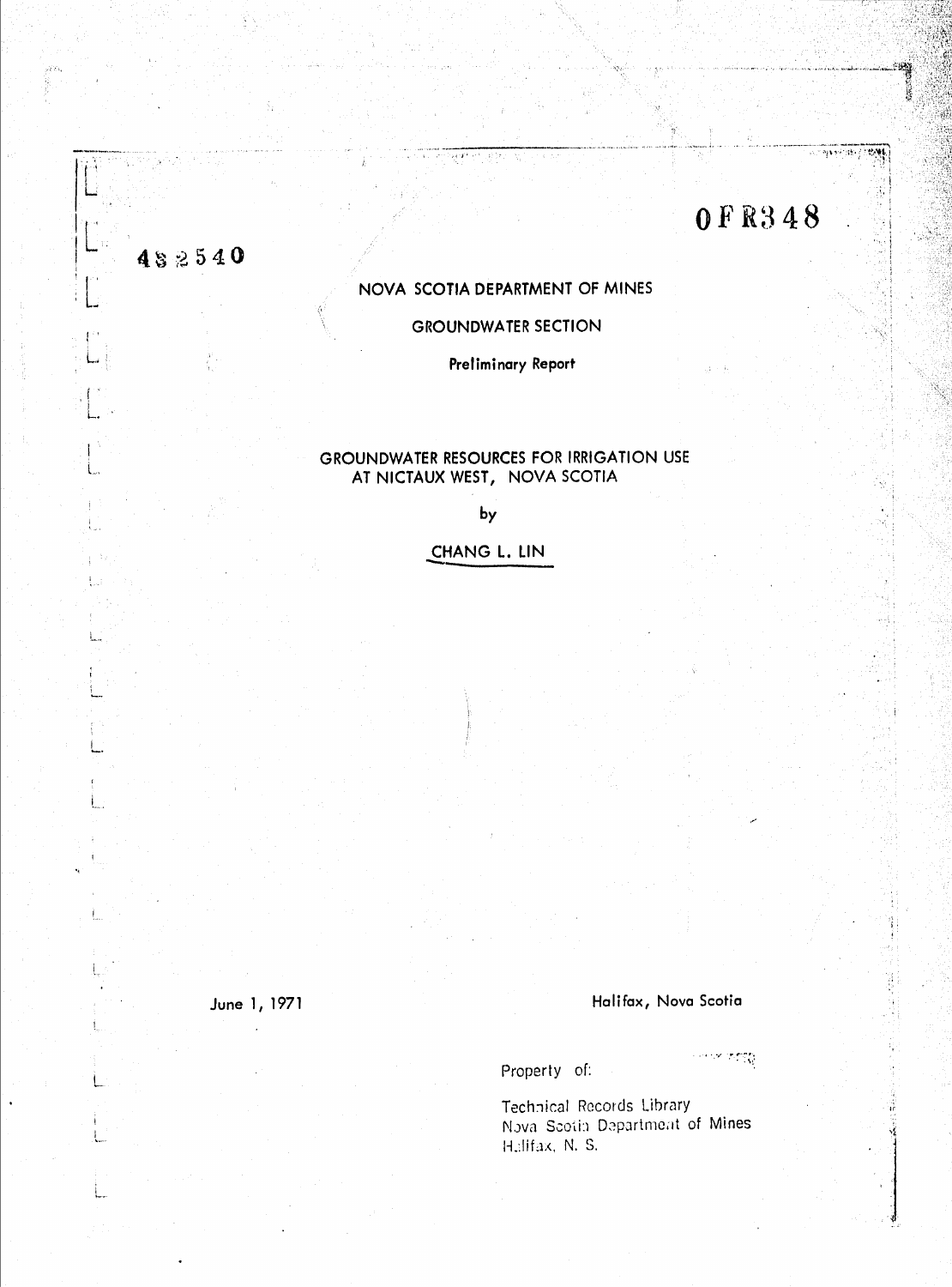# **CONTENTS**

say

 $\mathcal{L}$ 

|                                                                                                                                     | Page                           |
|-------------------------------------------------------------------------------------------------------------------------------------|--------------------------------|
|                                                                                                                                     |                                |
|                                                                                                                                     | 2                              |
| The problem $\dots \dots \dots \dots \dots \dots \dots \dots \dots \dots \dots \dots \dots \dots$<br>Location, drainage and climate | $\frac{2}{2}$<br>$\frac{4}{4}$ |
|                                                                                                                                     | 6                              |
|                                                                                                                                     | 6<br>6<br>12                   |
|                                                                                                                                     | 13                             |
| RECOMMENDATIONS AND CONCLUSIONS                                                                                                     | 13                             |
|                                                                                                                                     | 14                             |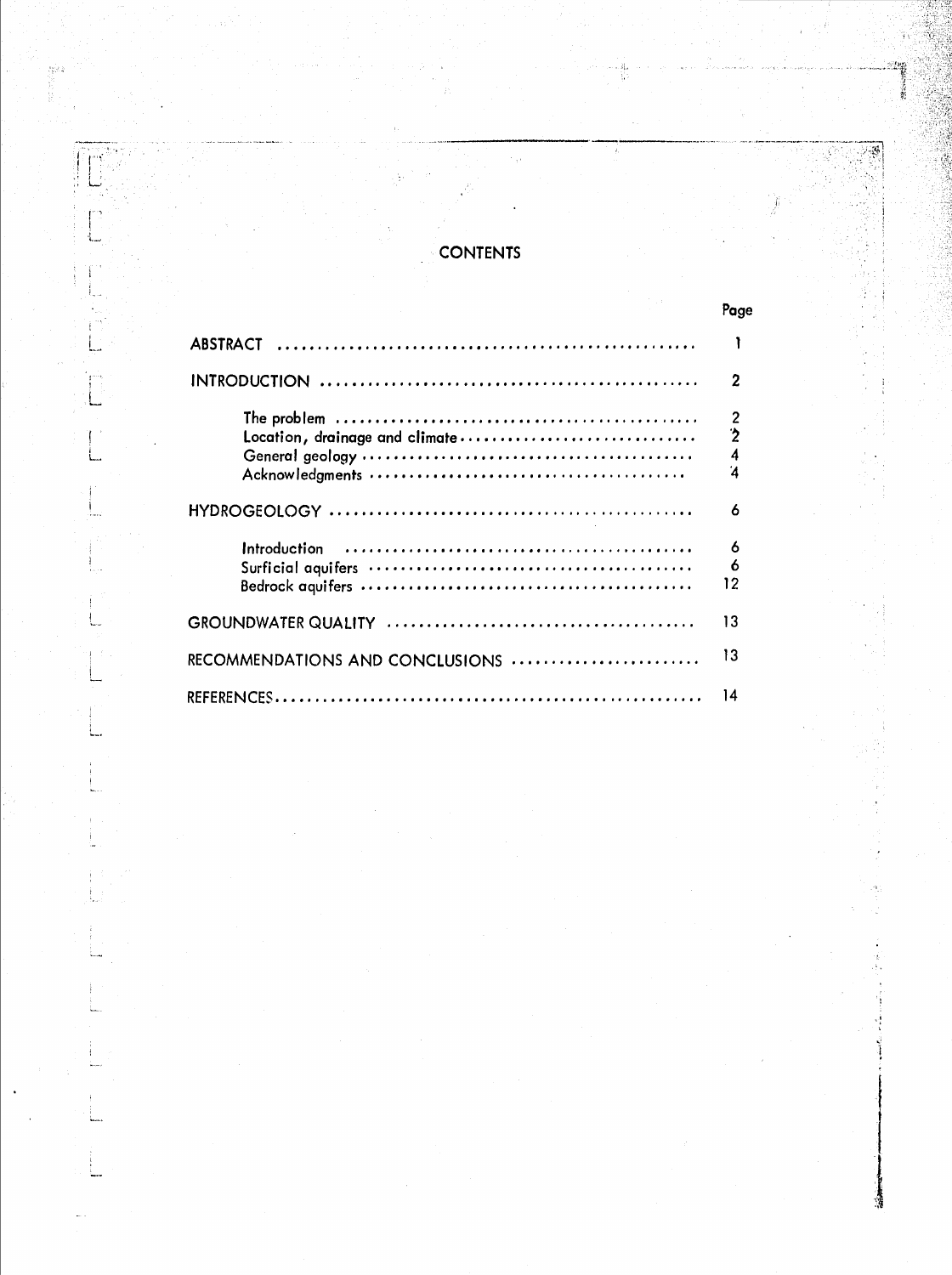# TABLE

TABLE 1. FIGURE 1. FIGURE 2. FIGURE 3. FIGURE 4. FIGURE 5. Summary of the hydraulic properties of the aquifers **near Nictaux West 7** FIGURES Physiography of Nictaux West ......................... 3 General geology of the Nictaux West - Middleton area. 5 Surficial geology at Nictaux West ..................... 8 Surficial deposit test-hole cross-section at Nictaux **West 10** Saturated thickness of the outwash aquifer and area for further exploration ••.....•.....••.......•....•• <sup>11</sup>

#### APPENDICES

| Appen Jix A . | Lithologic logs of the wells drilled in the Nictaux West-<br>Middleton area                                                               |
|---------------|-------------------------------------------------------------------------------------------------------------------------------------------|
| Appendix B.   | Selected chemical analyses of groundwater samples taken<br>from outwash aquifers (TH# 80 and TH# 416) and bedrock<br>aquifer (TH $#406$ ) |

Page

i

 $\int\limits_{\mathcal{X}}$ 1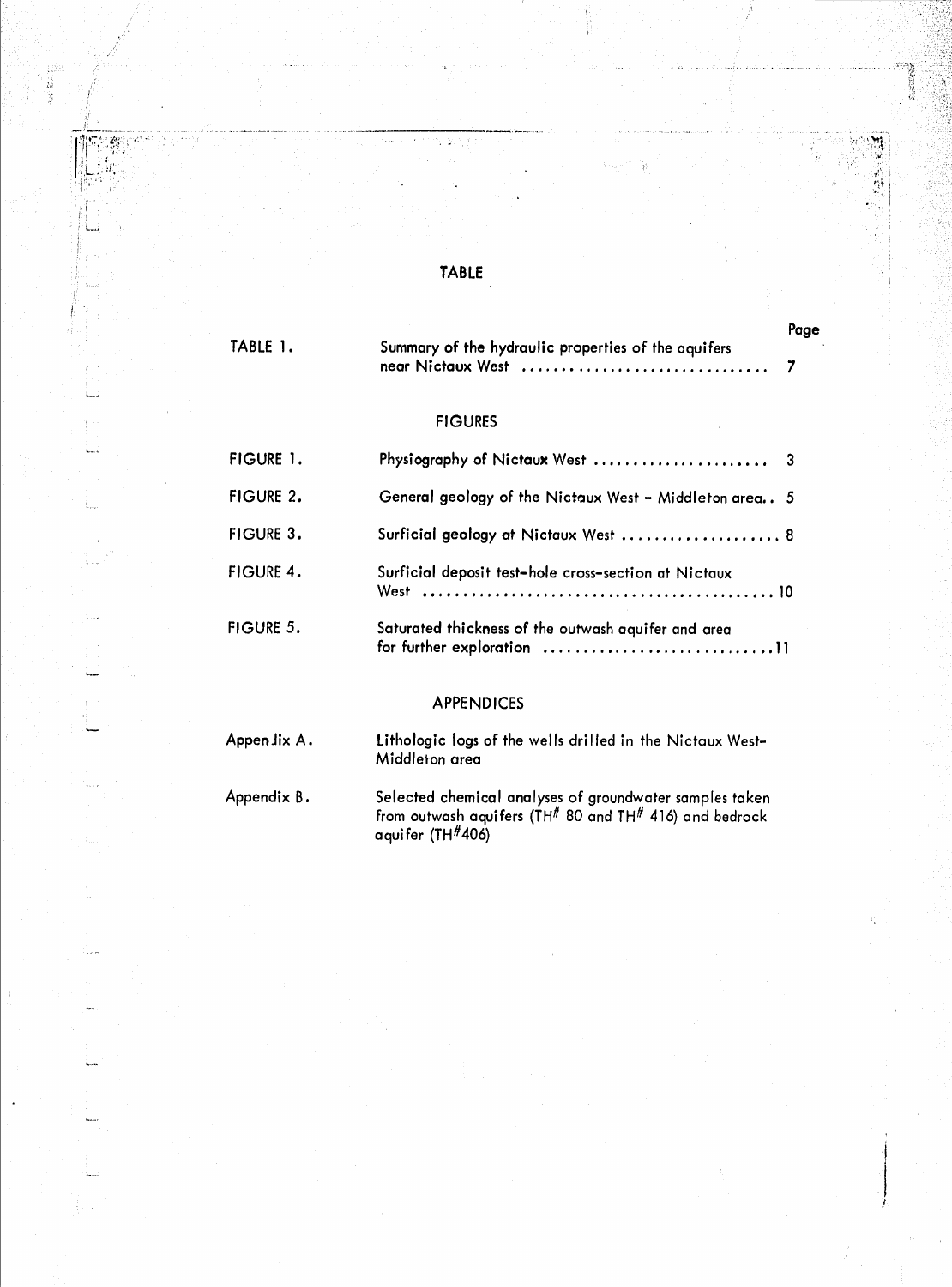#### ABSTRACT

I I L

L.-.

Ŵ.

Three sources of groundwater are available to meet the irrigation water requirements at Nictaux West:

(1) A shallow well capable of yielding at least 250 igpm can be constructed in alluvial deposits of the Annapolis River, if the distribution problem can be solved;

Ŧ

(2) Large quantity of groundwater may be obtained from a series of well points constructed in the permeable outwash sand and gravel deposits, if there is a sufficient saturated thickness and lateral extent as well at Nictaux West; and

(3) A well capable of yielding at least  $200$  igpm may also be constructed in a bedrock sandstone aquifer at a depth of 300 to 400 feet. Because the sandstone is relatively soft and poorly sorted, squeezing of the formation and caving in the borehole may pose problems to such a deep well. Such a bedrock well would have to be screened and gravel packed to be used.

The groundwaters from both the outwash and the sandstone aquifers are of excellent chemical quality and are suitable for domestic as well as agricultural requirements. Since the utilization of the second source of groundwater is the most feasible practice and has important implications to the future development of groundwater resources for irrigation use in the valley, additional test drilling is recommended to de lineate the full areal extent and saturated thickness of the important outwash aquifer in the Nictaux West area.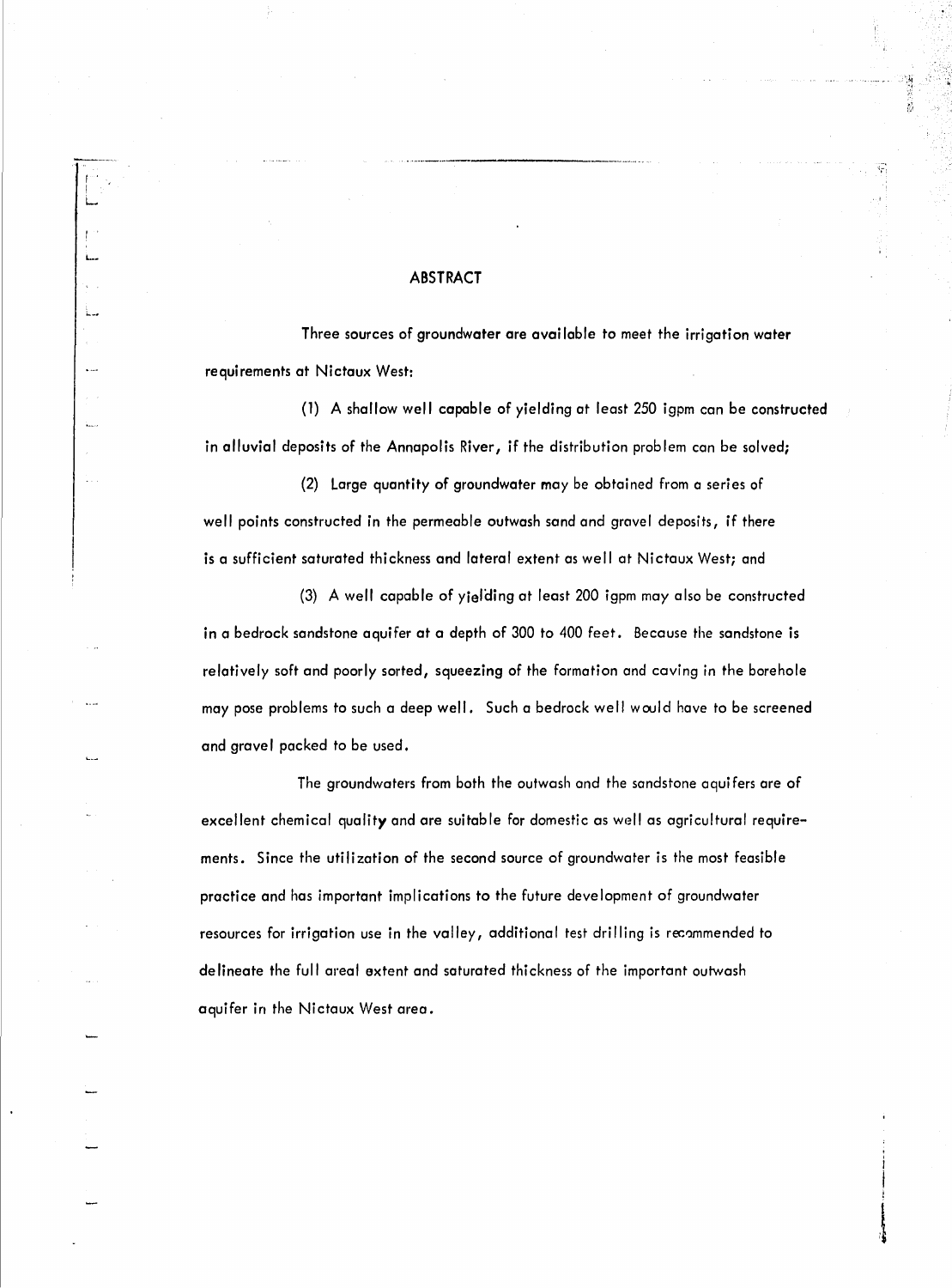#### **INTRODUCTION**

- 2 -

### The Problem

Most farmers in the Annapolis-Cornwallis valley curr ently obtain their irrigation water from rivers and irrigation ponds formed by damming streams or brooks. Additional water may be obtained from irrigation wells constructed into potential groundwater aquifers. Though the damming of small streams is a common practice, such irrigation ponds often have a sandy bottom and do not fill up rapidly and may dry up completely during the summer months when the regional water table is lowered.

The Groundwater Section of the Nova Scotia Department of Mines was asked to investigate the possibility of using groundwater as a resource during the summer months for 230 acres of cash crop land at Nictaux West, Annapolis County. The irrigation water requirement for the period between June 1 and August 31 was about 20 million gallons. Hence, a supply of 250 imperial gallons per minute would be more than enough to meet such a demand. This report presents the preliminary results of the groundwater resources for irrigation use in the Nictaux West area.

#### Location, Drainage end Climate

The farmland under consideration is a strip of land located in between Jones Brook and Longing Brook (Fig. 1). The Jones Brook has an extremely low discharge of 0.168 cubic feet per second, based on the records at Paradise Brook, 7 miles southwest of Nictaux West (Dept. of Forestry and Rural Development, 1968). The Longing Brook, however, is dry during most of the summer months.

The annual precipitation amounts to 44.5 inches and the temperature averages  $44.8^{\circ}$ F. The monthly precipitation together with temperature from May to September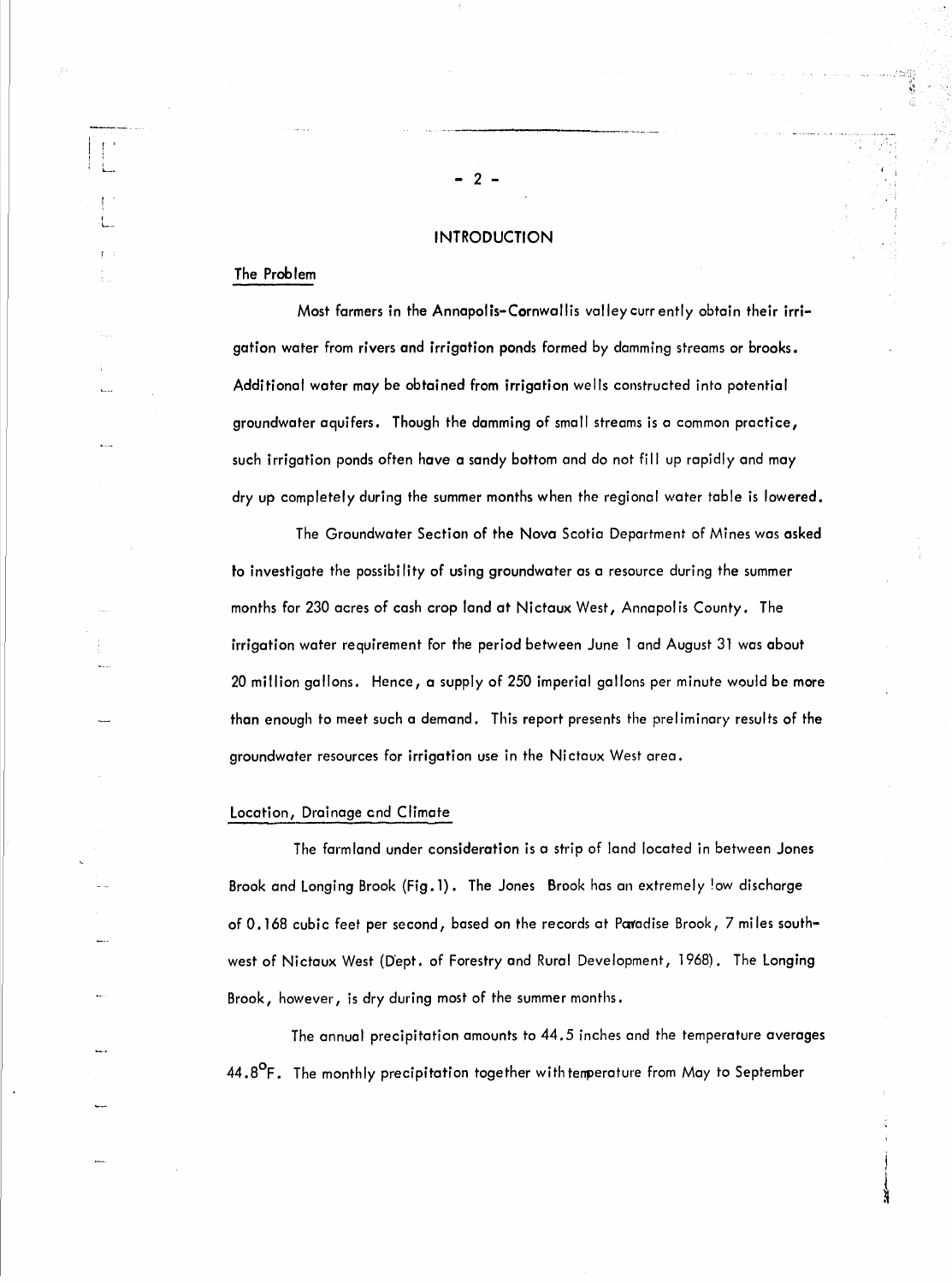

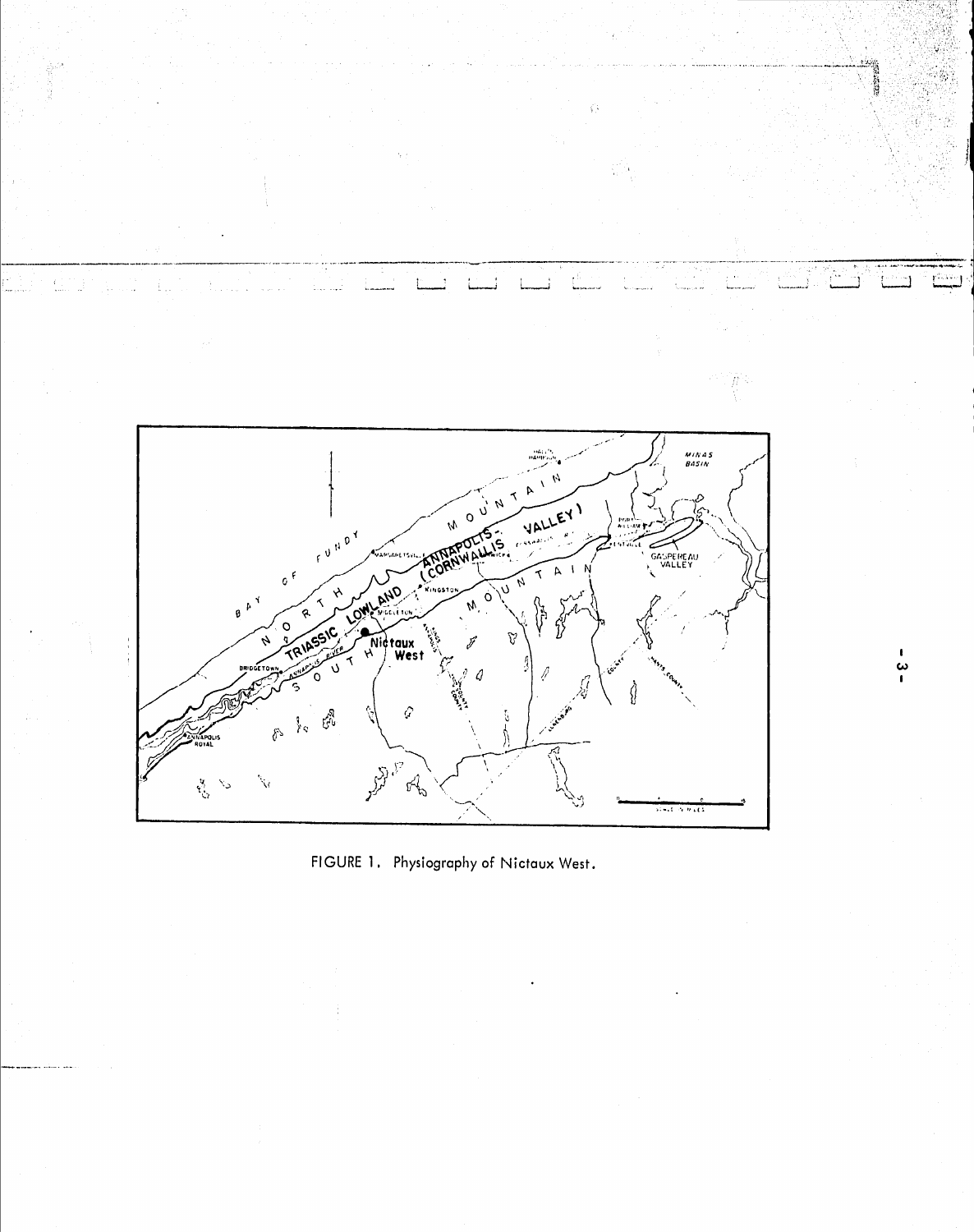#### is as follows:

|                                               | May  | June | July | August | September |
|-----------------------------------------------|------|------|------|--------|-----------|
| Precipitation (inches)*<br>Middleton          | 3.17 | 3.19 | 2.82 | 3.21   | 3.87      |
| Temperature ( <sup>O</sup> F)*<br>Greenwood A | 52.0 | 60.8 | 67.4 | 65.9   | 58.3      |

4

data from Trescott (1968, p. 54).

#### General Geology

Nictaux West is geologically located near the southern flank of the Triassic lowland of the Annapolis-Cornwallis valley (Fig. 1). The surficial unconsolidated deposits include estuarine silt and clay, glacial till, outwash sand and gravel, icecontact sand and gravel, and sand and silty alluvium. The total thickness of the surficial deposits varies from 0 to 67 feet with 25 feet as an average thickness. The bedrocks of the valley floor are mainly soft claystones, siltstones, and sandstones of the Wolfville Formation. On the upland areas immediately south of Nictaux West, the bedrocks are dense granite, slate, and quartzite ( Fig. 2).

'{ .... • 'j

 $\sim$   $\mu$ 

έŘ

r l  $\frac{1}{2}$ •

i~  $\frac{1}{2}$ 

#### Acknow ledgments

This report is based in part on the unpublished data collected by Dr. P. C. Trescott formerly of the Nova Scotia Department of Mines. Any errors in the interpretations presented are, however, soley those of the author.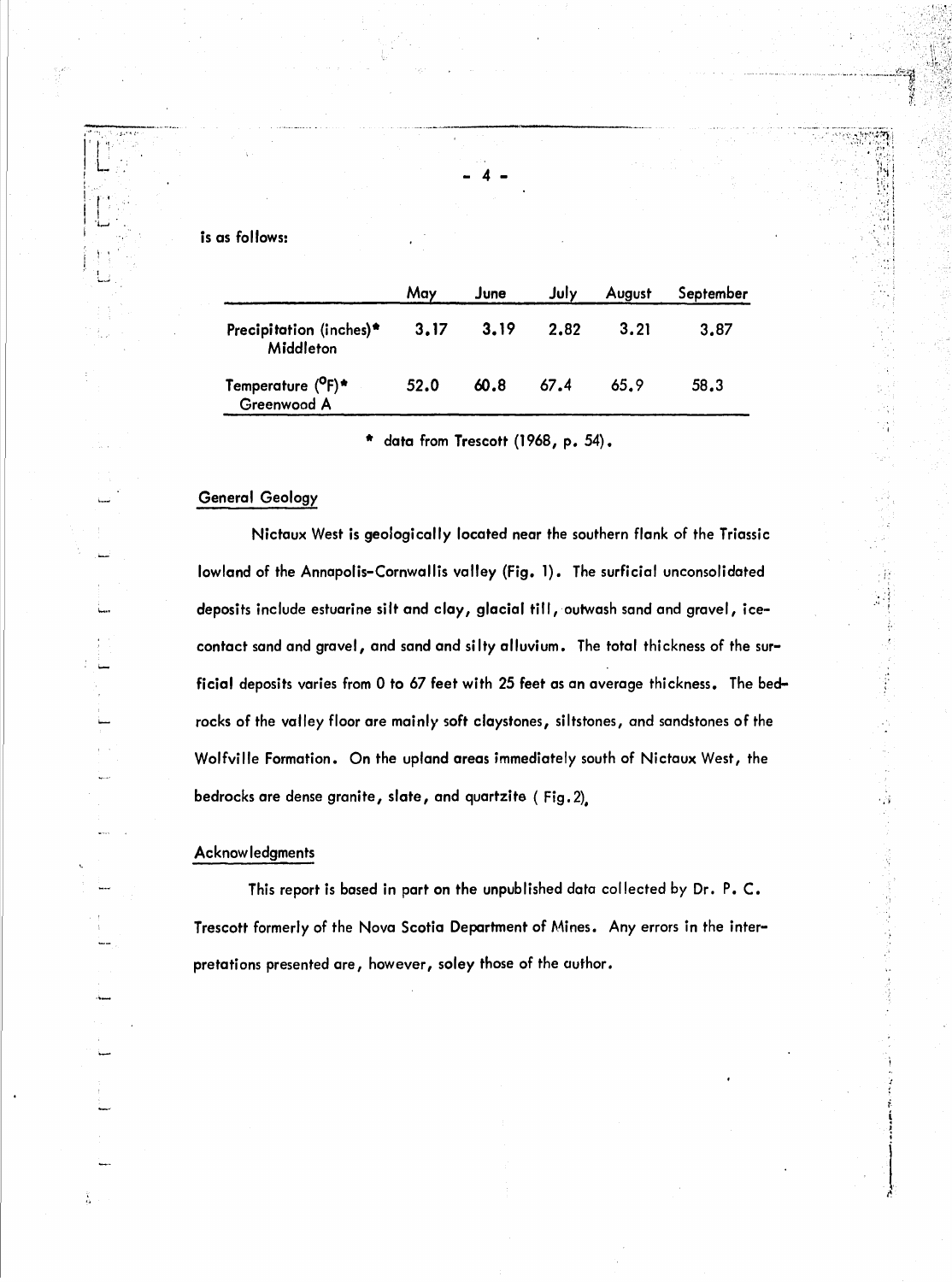#### **HYDROGEOLOGY**

- 6 -

#### Introduction

L.

I

 $\vert$  $\vert \cdot$ I ,  $\vert \hspace{.1cm} \vert$   $\vert \hspace{.1cm} \vert$ 'l,.. .•-

> As part of general study of the Annapolis-Cornwallis valley, Trescott (1968) initiated the hydrogeological study of the Nictaux West area. Specifically, he conducted a pump test (TH #80) in wells dri lied into alluvial deposits of the Annapolis River, located 1.5 miles north of Nictaux West and 0.5 mile southwest of Middleton. During the recent test drilling along the Longing Brook at Nictaux West, Nova Scotia Department of Mines carried out two additional pump tests, one from bedrock aquifer (TH  $#406$ ) and the other from a stream alluvium (TH  $#416$ ) in Mr. Morse's farm (Fig. 3). Table 1 summarizes the aquifer characteristics of the bedrock as well as the surficial aquifers. The lithologic logs are listed in Appendix A.

#### Surficial Aquifers

The surficial deposits of the area consist of three hydrostratigraphic units: (1) the impermeable estuarine silt and clay, and glacial till in the bottom, (2) the permeable outwash sand and gravel in the middle, and (3) the semi-permeable icecontact poorly sorted sand and gravel, as well as interbedded si Ity alluvium on the top (Fig. 4). Because of the high silt or clay content, the estuarine, glacial till, and alluvial deposits are *relatively* impermeable, and *seldom* yield more than domestic water supply. Although the ice-contact deposits are relatively permeable, they are unsaturated during most of the summer months. This then *leaves* the outwash sand and grovel depasits in the middle as the *only* potential surficial aquifer of the area.

The sand and gravel aquifer at *Middleton* (TH #80) is 27 feet thick and consists mostly of sand semi-confined *by* about 10 feet of stream alluvium. The coefficients of transmissibility, T, are high, ranging from  $1.0 \times 10^4$  to  $7.2 \times 10^4$  igpd/ft and average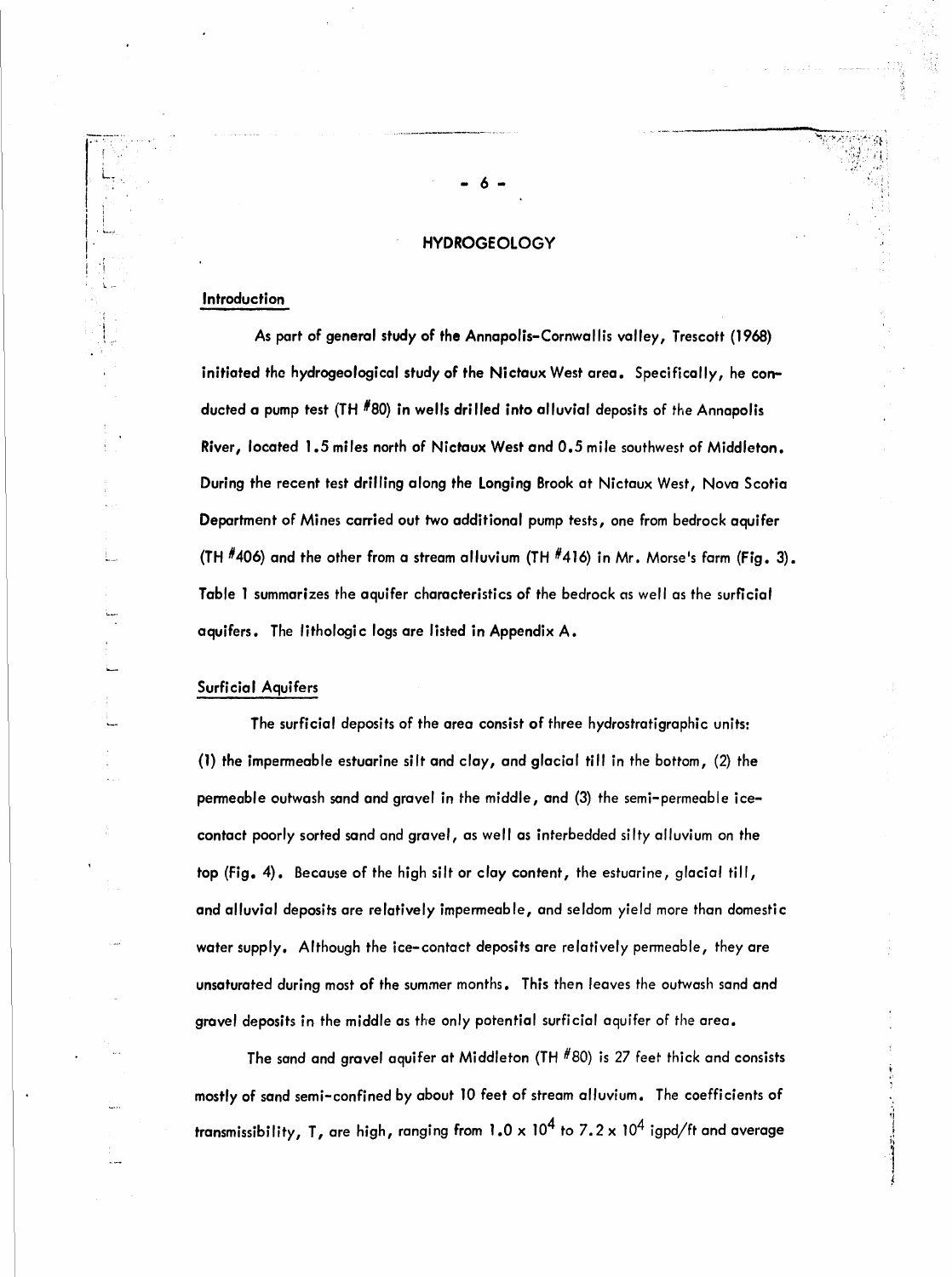| Type of Aquifer                      | Well Location           | Coetticient of<br>Transmissibility, igpd/ft<br>(average)                                                                                | Coefficient of<br>Storage<br>(average)                              | Depth, feet/<br>saturated thickness |
|--------------------------------------|-------------------------|-----------------------------------------------------------------------------------------------------------------------------------------|---------------------------------------------------------------------|-------------------------------------|
|                                      | (a) Middleton<br>TH #80 | 1.0 x 10 <sup>4</sup> - 7.2 x 10 <sup>4</sup><br>(5.0 x 10 <sup>4</sup> )                                                               | $1.3 \times 10^{-4} - 6.1 \times 10^{-3}$<br>$(1.9 \times 10^{-3})$ | 75/27                               |
| Sand and gravel<br>(outwash aquifer) | Nictaux West<br>TH #416 | (b) $1.0 \times 10^3 - 2.6 \times 10^4$ $1.2 \times 10^{-3} - 2.6 \times 10^{-3}$<br>(1.0 x 10 <sup>4</sup> ) (1.8 x 10 <sup>-3</sup> ) |                                                                     | 30/14                               |
|                                      |                         | (c) $2.6 \times 10^3$                                                                                                                   |                                                                     |                                     |
| Sandstone<br>(bedrock aquifer)       | Nictaux West<br>TH #406 | $1.0 \times 10^{3}$                                                                                                                     |                                                                     | 460/440                             |

Table 1. Summary of the hydraulic properties of the aquifers near Nictaux West.

(a) data from Trescott (1968).

 $\overline{\mathbb{C}}$ 

als cons<br>Invariant

(b) from timc-drawdown plot.

(c) from distance-drawdown plot.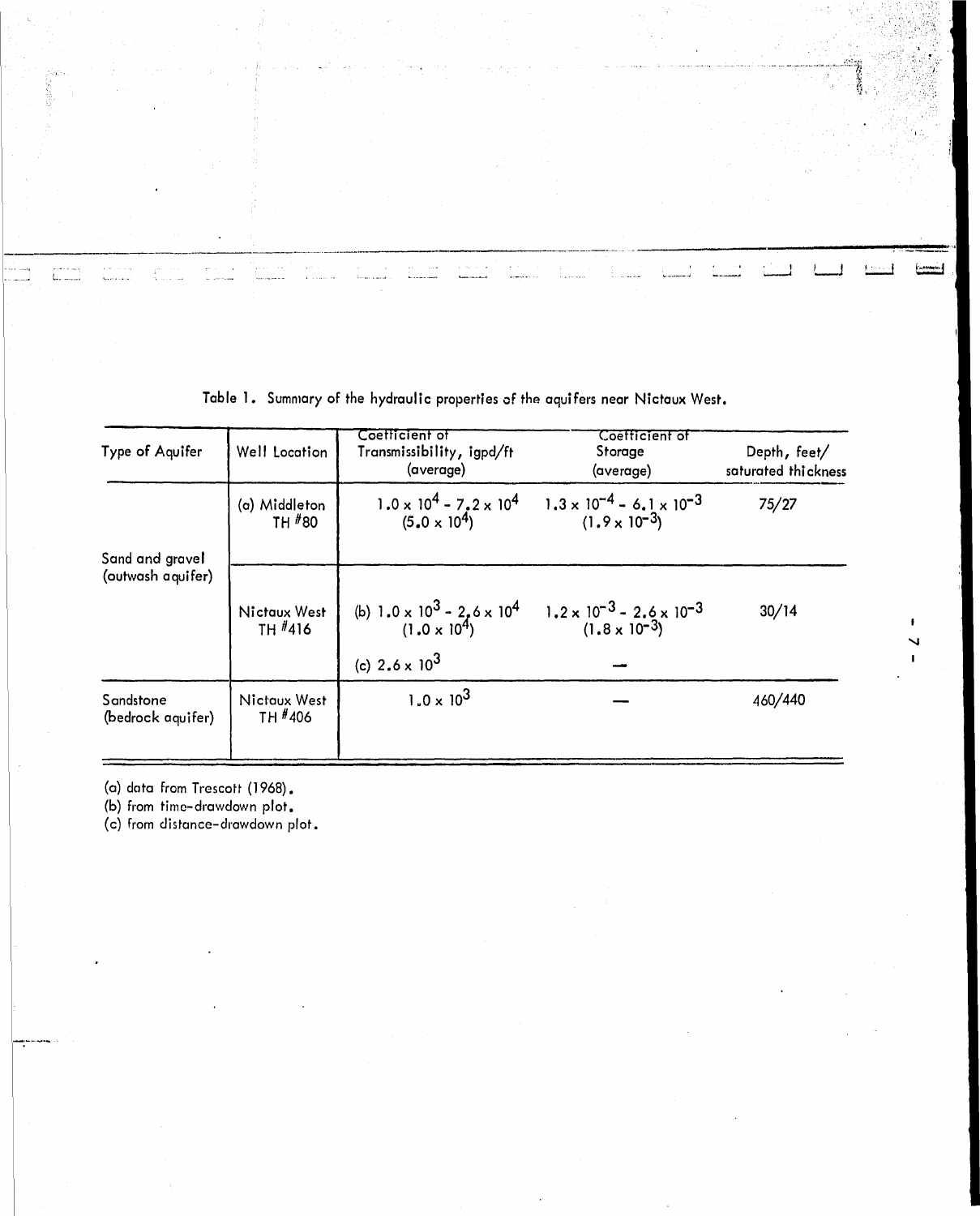

- 5

 $\frac{1}{4}$ 



γķ.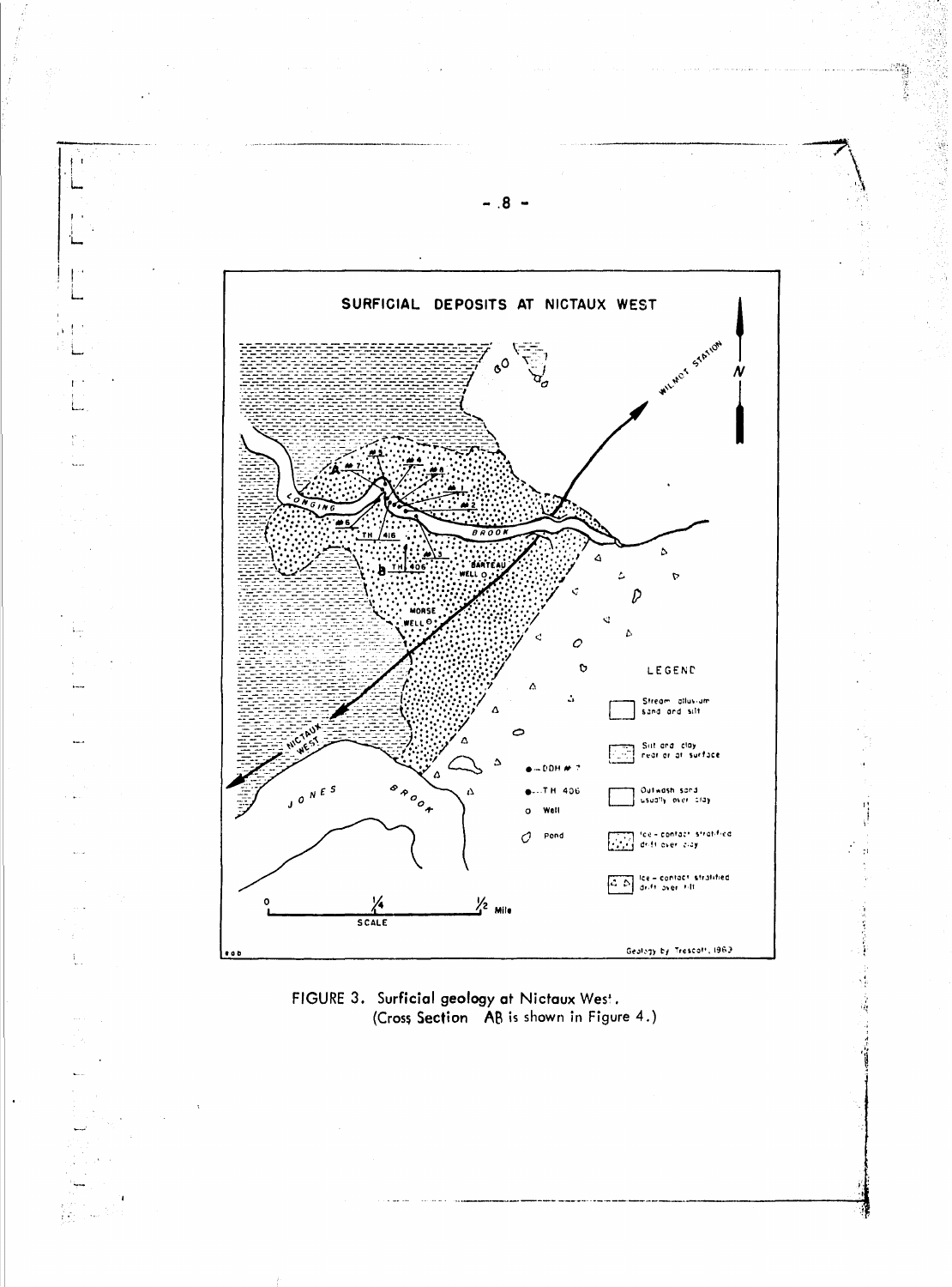- 9 -

I I ! L

 $\mathbf{I}^{\mathcal{A}}$ I L

 $5.0 \times 10^4$  igpd/ft (Table 1). If the distribution system is economically feasiable a yield of 250 igpm can be easily supplied by a shallow well in the vicinity of TH  $^{\#}80$ .

At Nictaux West (TH  $#416$ ) the saturated thickness of the sand and gravel becomes 14 feet only. The coefficient of transmissibility varies considerably from 1.0 x 10<sup>3</sup> to 2.6 x 10<sup>4</sup> igpd/ft (Table 1). This was probably resulted from (1) the complexity of the geological materials and (2) the proximity of irregular impermeable boundaries. The calculated transmissibility indicates that 70 igpm is the maximum yield which can be expected from a single well in the Nictaux West area. Although the residual saturated thickness of the aquifer at the pumping well was only one foot at the end of 20 hours of pumping at a rate of 50 igpm, a definite sign of recharge was shown in the time-drawdown plot. Besides, the saturated thickness of the outwash sand and gravel tends to gradually increase downstream (Fig. 4). Although the outwash sand and gravel deposits encountered thus far are mostly overlain by stream alluvium (Fig. 5), this by no means suggests that the outwash aquifer is confined only to the areal extent of the present stream alluvium. In other words, the occurrence of the outwash sand and gravel deposits may be much more extensive than previously thought. This can only be proven by additional test drilling in the area labelled in Figure 5.

By far, the most serious drawback associated with the outwash sand and gravel aquifer is its limited saturated thickness, which is seldom over 15 feet. This then rules out the use of large production wells because the total available drawdown is small. To take advantage of its high permeability, large scale utilization of groundwater in most of the outwash plain should best be confined into a series of individual low yielding well points connected to a common suction pump, via header pipes. Technically, such an assembly often has the following advantages: (1) a small pumping lift; (2) a saving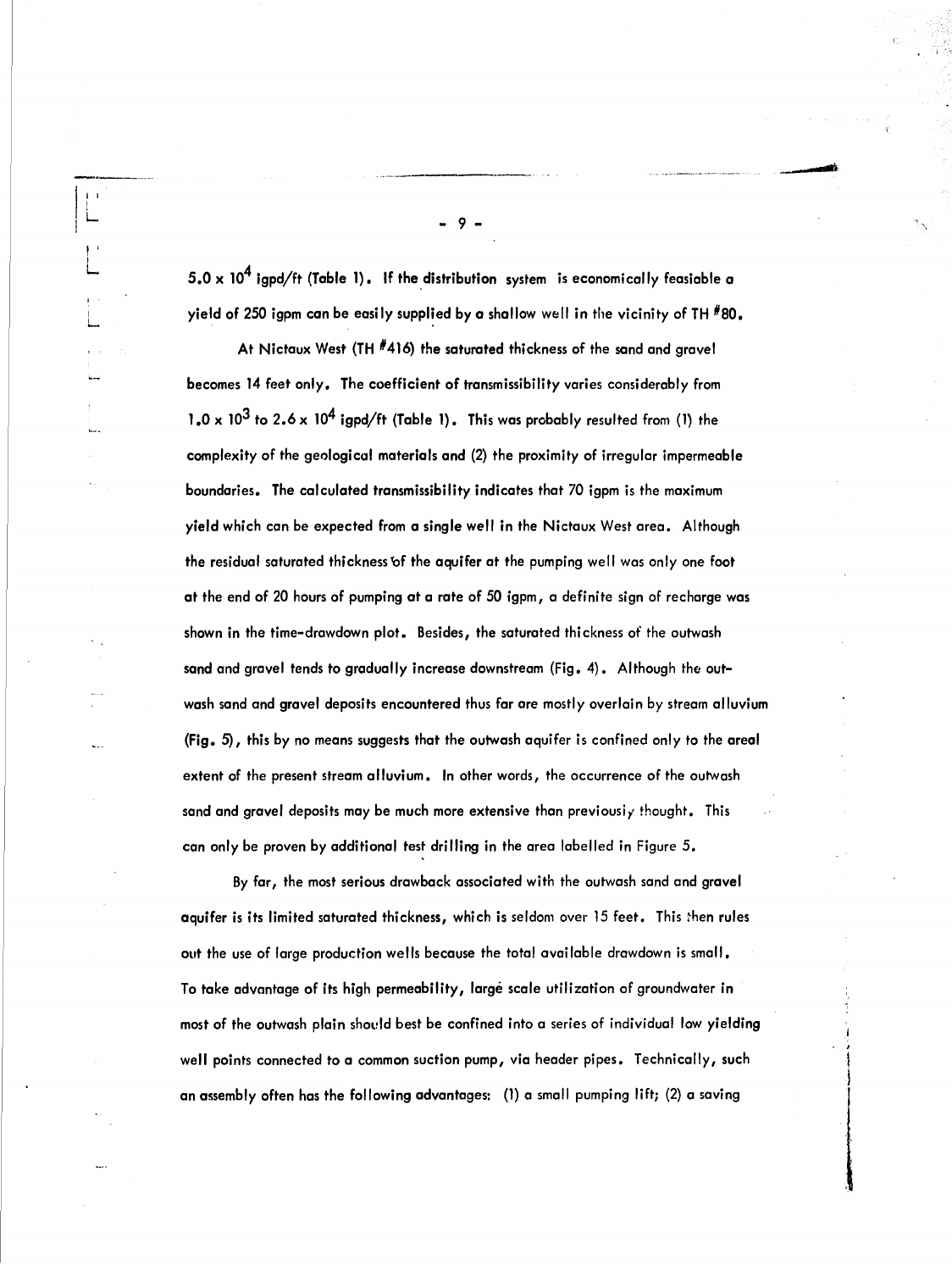

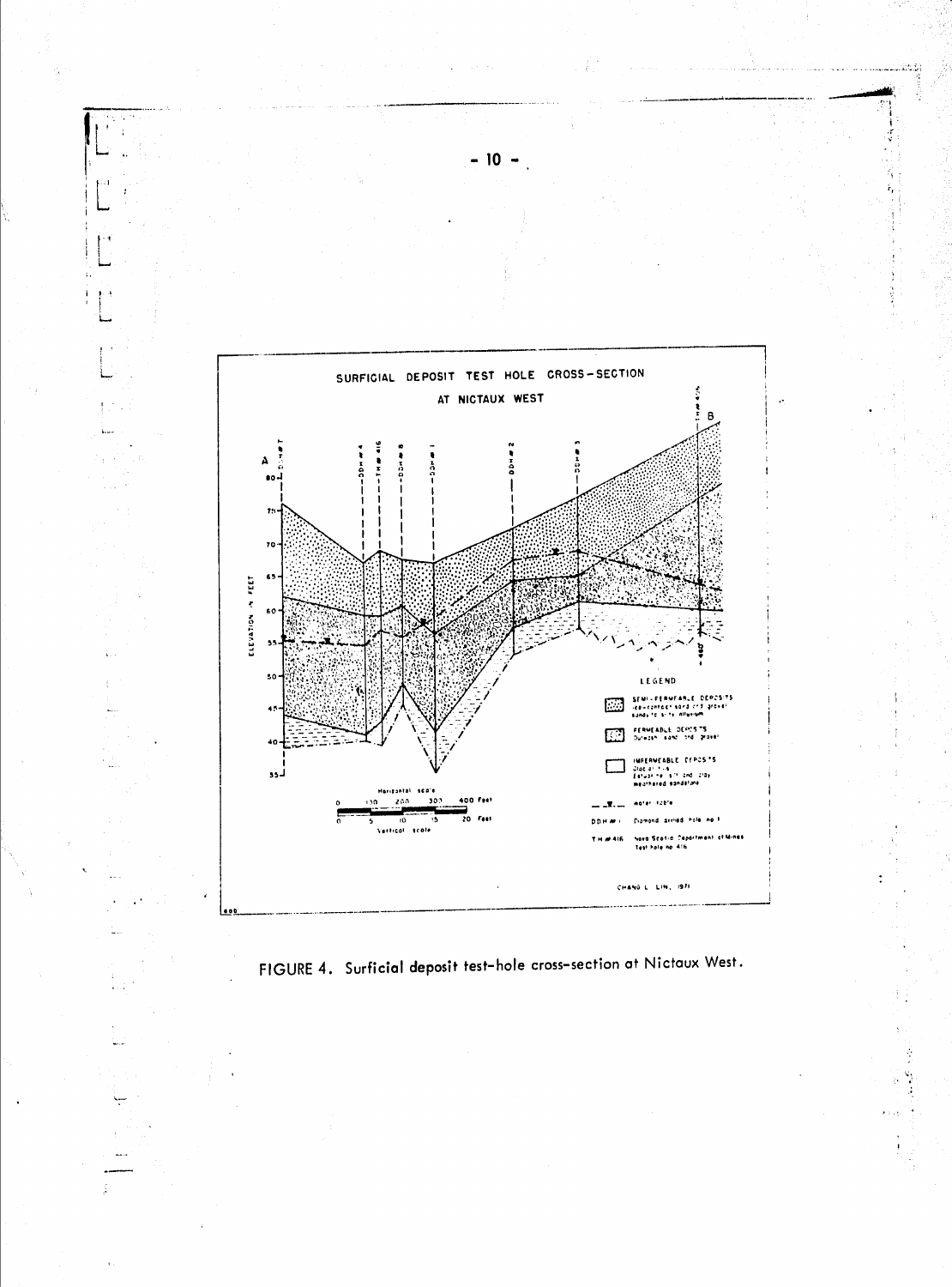in well screen and well casing; and (3) a minimum cost in operation and maintenance. The optimal well yield, spacing, location may be resolved by digital modelling of the aquifer system (lin, 1970).

,-----\_.\_\_..\_.-...

#### Bedrock Aquifers

, ...-

L.\_

 $\mathcal{N}_{\mathcal{N}_{\mathcal{N}}}$ 

Underlying the surficial aquifers is the Wolfville Formation,which consists of soft sandstone interbedded with siltstone, and claystone. A test well of 460 feet deep was constructed with 122 feet of casing in  $TH^{\#}406$ . It was not possible to set the pump below 200 feet because of constant caving in the borehole. This results in a low coefficient of transmissibility for the bedrock aquifer (Table J). If the test had been properly conducted, the coefficients of transmissibility are likely to be in the range from  $\,$  2.0 x 10 $^3$  to 6.4 x 10 $^3$ igpd/ft (Trescott, 1968, p.42).  $\,$  A yield in the order of at least 200 igpm may be possible if the pump could be set down to a depth of 300 to 400 feet. As the sandstone is relatively soft and poorly sorted, squeezing of the formation and caving in the borehole may pose considerable problems to such a deep well. To properly construct a well in these materials, the well would have to be screened and gravel packed.

Of two domestic drilled wells inthe area, Mr. Morse's well, drilled about ten years ago, was tested at 15 gallons per minute for 24 hours. Mr. Morse reported that the log of Mr. Barteau's well was similar to that of his own except very little gravel was present near the surface. Mr. Morse's well will likely yield more than 15 igpm, since it penetrated a sandstone of nearly 150 feet thick. However, it is impossible to tell how much more without a proper pumping test. It should also be noted that a large capacity production well will interfere with Mr. Morse's and Mr. Barteau's wells. If an irrigation well is constructed in the bedrock in this area their wells may require new pump settings or may even be rendered unserviceable. In such a case, provision will have to be made to divert some water from the irrigation well to these homes for domestic use.

 $\mathbf i$ 

- 12 -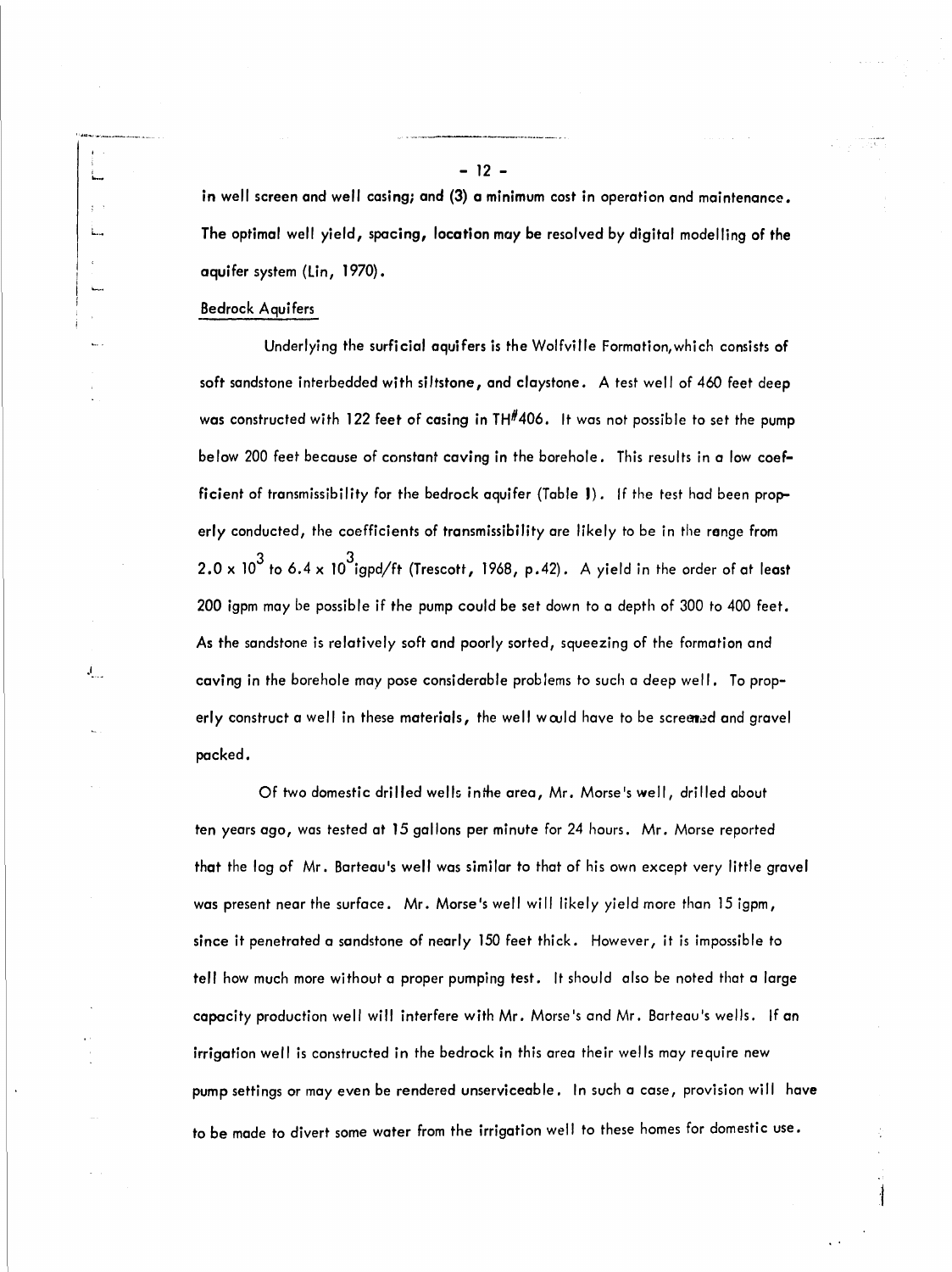#### GROUNDWATER QUALITY

L

, I L.

> A number of chemical analyses of groundwater are available for Nictaux West and its .immediate vicinity. The groundwaters from outwash cand and gravel as well as sandstones are low in hardness, sulfate, iron, total dissolved solids and low in sodium adsorption ratio (SAR) (see Appendix B). They are suitable for both domestic and irrigation use without treatment.

#### RECOMMENDATIONS AND CONCLUSIONS

I. If the distribution problems can be solved <sup>a</sup> shallow we" capable of yielding at least 250 igpm can be constructed in the vicinity of TH $#80$  to meet the irrigation requirement at Nictaux West.

2. The outwash sand and gravel deposits with high permeability appear to be the large potential surficial aquifer in the Nictaux West area if there is sufficient saturated thickness and areal extent. Further shallow drilling should be undertaken in the target area labelled in Figure 5 to delineate the full areal extent and actual saturated thickness of the important aquifer.

3. Because the saturated thickness of the outwash aquifer is seldom over 15 feet and hence the total available drawdown is small, large volume of groundwater supply can best be ob-ained from a series of low yielding well points, which are connected to a common suction pump, via header pipes.

4. If shallow test drilling fails to find additional outwash deposits in the Nictaux West area, another pump test should be conducted at the deep hole (TH#406) to determine the actual capacity of the well. The well should be properly screened and fully developed, with the pump column set at a depth greater than 350 feet.

 $\overline{\phantom{a}}$ 

--\_..\_------\_..\_\_....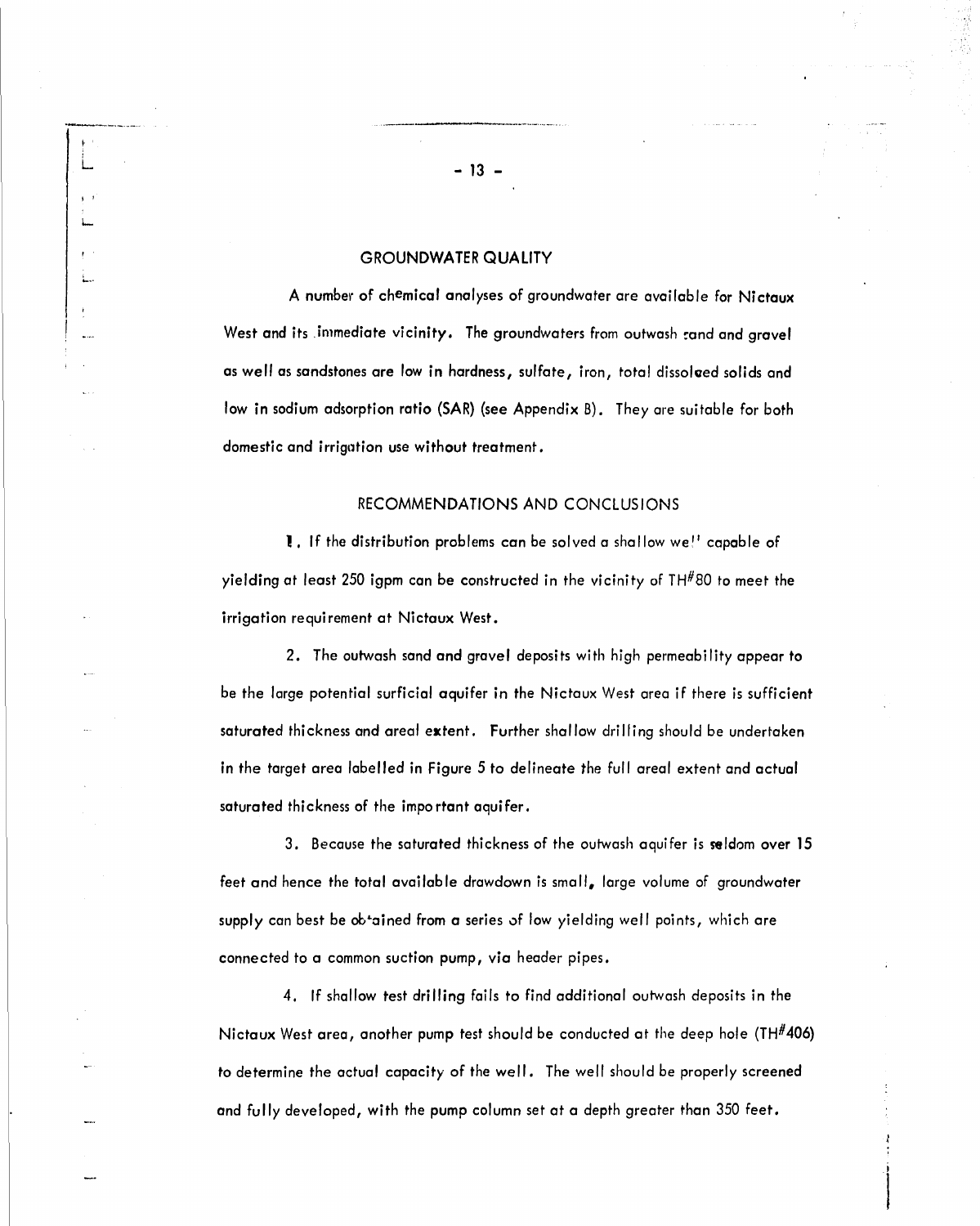5. The groundwaters from both the outwash and the bedrock aquifers

are of excellent chemical quality being suitable for domestic as well as irrigation

- 14 -

use.

#### **REFERENCES**

Department of Forestry and Rural Development, 1968, Nictaux West Irrigation, Annapolic County, N. S.: preliminary report, ADRA 47-NS

Lin, C. L., 1970, Digital simulation of a stream-aquifer system: University of Illinois Ph.D thesis, 68 pp.

Trescott, P. C., 1968, Groundwater resources and hydrogeology of the Annapolis-Cornwallis valley, Nova Scotia, N. S. Dept of Mines, Mem.6, 159 pp.

 $\mathcal{U}_{\text{cusp}}$  (k)

23. 萧

Groundwater Geologist

June 1, 1971 Halifax, Nova Scotia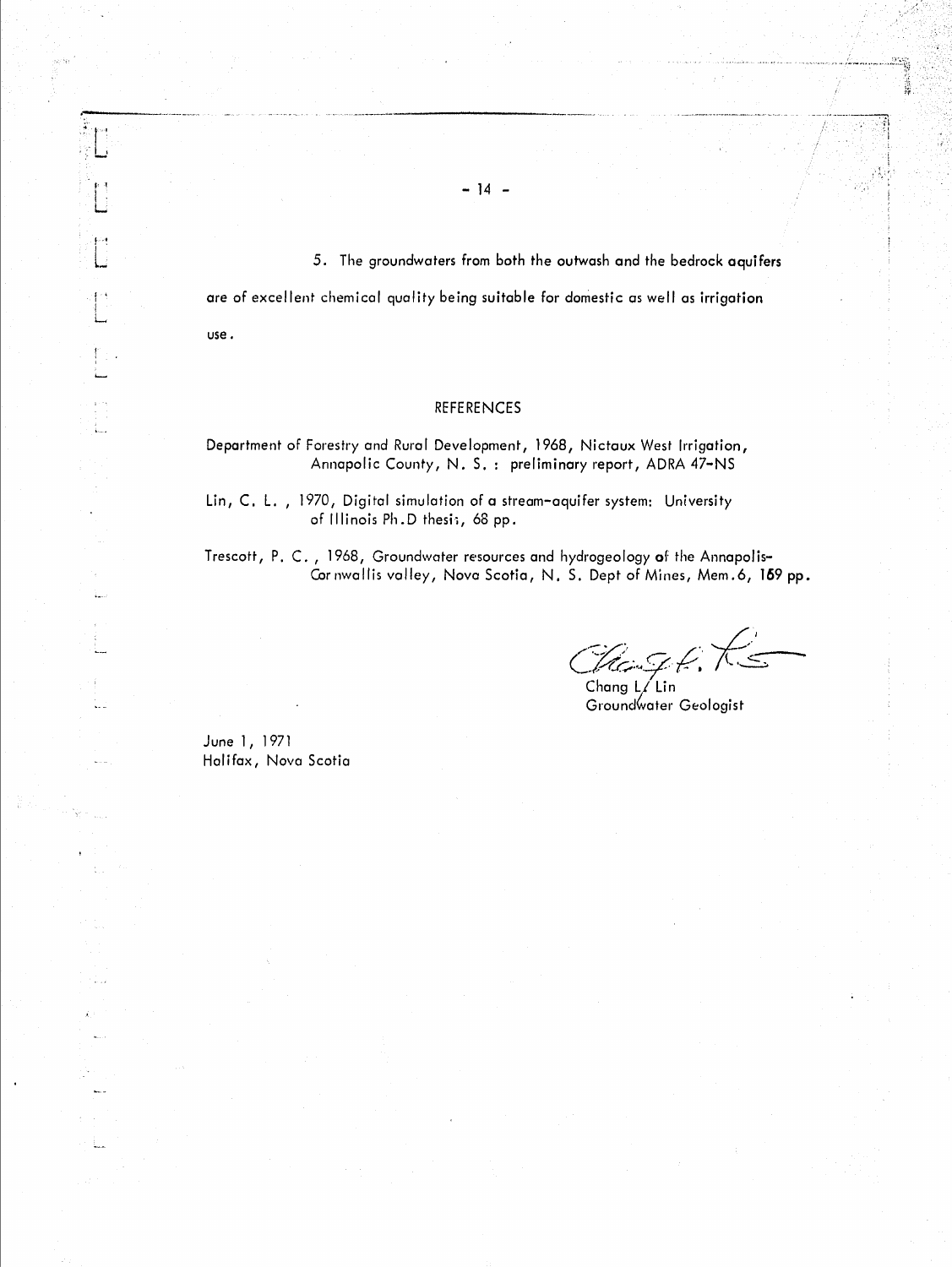APPENDIX A

高速線

j liza

نسبة

Ť.

ني بيا

i<br>Tengan

 $\zeta_{\rm max}$ 

 $\mathbf{r}$ 

 $\mathcal{K}^{\mathcal{A}}_{\mathcal{A}}$ 

ay g

 $m_{\rm max}$ 

ega<br>Vit

Äд ķ,

Lithologic logs of the wells drilled in the Nictaux West - Middleton area.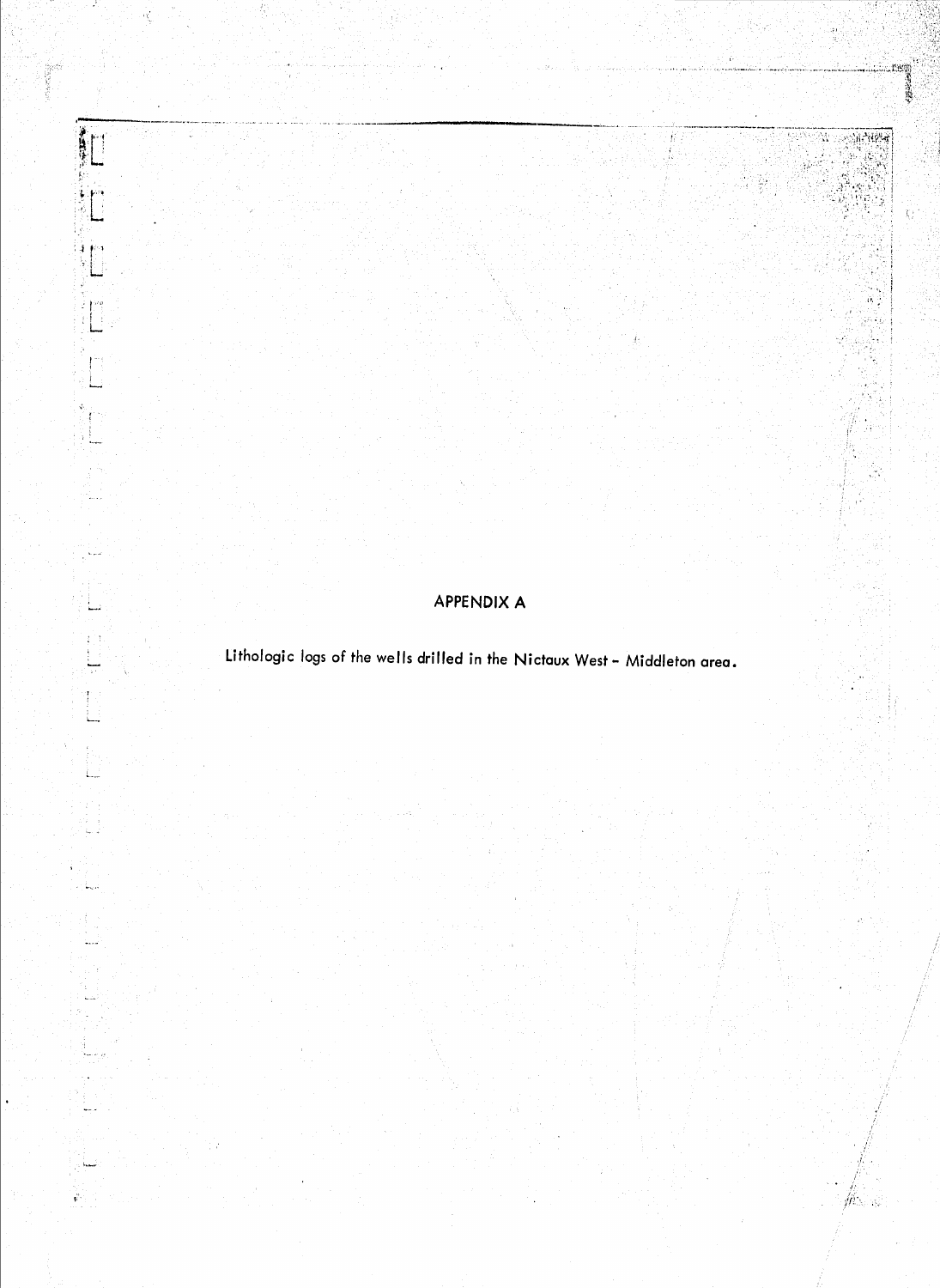| $DDH$ <sup>#</sup> 1                          |                                         | Location: 21-A-14-D-45-C (Nictaux West)                                                       |  |  |  |  |
|-----------------------------------------------|-----------------------------------------|-----------------------------------------------------------------------------------------------|--|--|--|--|
|                                               | Depth (feet)                            | Description                                                                                   |  |  |  |  |
| $0 -$<br>$11 -$<br>$13 -$<br>$25 -$<br>$26 -$ | $\overline{11}$<br>13<br>25<br>26<br>32 | Sand, fine<br>Sand and gravel<br>Sand, fine<br>Sand and gravel<br>Sandstone, cemented, clayey |  |  |  |  |
|                                               | W.L. 5.0'; El. 69.8'                    |                                                                                               |  |  |  |  |
| DDH $#2$                                      |                                         | Location: 21-A-14-D-45-C (Nictaux West)                                                       |  |  |  |  |
| Depth (feet)                                  |                                         | Description                                                                                   |  |  |  |  |
| 0<br>6 -<br>$8 -$<br>11.5                     | 6<br>8<br>11.5                          | Sand, fine to coarse<br>Clay, sandy<br>Sand and gravel<br>Sandstone                           |  |  |  |  |
|                                               | W.L. 5.1'; El. 71.9'                    |                                                                                               |  |  |  |  |
| DDH $\#$ 3                                    |                                         | Location: 21-A-14-D-45-C (Nictaux West)                                                       |  |  |  |  |
| Depth (feet)                                  |                                         | Description                                                                                   |  |  |  |  |
| $0 -$<br>$12 - 14$                            | $\overline{12}$                         | Sand, fine<br>Sand and gravel<br>(clay at 14')                                                |  |  |  |  |
| $14 -$<br>$16 - 20$                           | -16                                     | Sand and gravel<br>Clay, sandy                                                                |  |  |  |  |
|                                               | W.L. 8.4'; El. 76.6'                    |                                                                                               |  |  |  |  |
| DDH $#4$                                      |                                         | Location: 21-A-14-D-45-C (Nictaux West)                                                       |  |  |  |  |
| Depth (feet)                                  |                                         | Description                                                                                   |  |  |  |  |
| $0 -$                                         | 4                                       | No record                                                                                     |  |  |  |  |
| $4 -$<br>$6 -$                                | 6<br>$\overline{7}$                     | Sand and gravel<br>Clay, sandy                                                                |  |  |  |  |
| $7 -$                                         | 12                                      | Sand and gravel                                                                               |  |  |  |  |
| $12 -$                                        | 13.5                                    | Gravel, fine                                                                                  |  |  |  |  |
| $13.5 -$<br>$14 -$                            | 14<br>26                                | Sand, fine<br>Sand and gravel                                                                 |  |  |  |  |
| $26 - 27$                                     |                                         | Clay                                                                                          |  |  |  |  |
|                                               | W.L. 3.7'; El. 68.6'                    |                                                                                               |  |  |  |  |

<u> BERTAH HERKARA BILANDARKAN DELANDA DELANDARKAN DELANDARKAN DELANDARKAN DELANDARKAN DELANDARKAN DELANDARKAN DEL</u>

**TEXTERNAL RELAXATION** 

医有效性

 $\hat{\pmb{\cdot}}$ 

UNICONSULTANG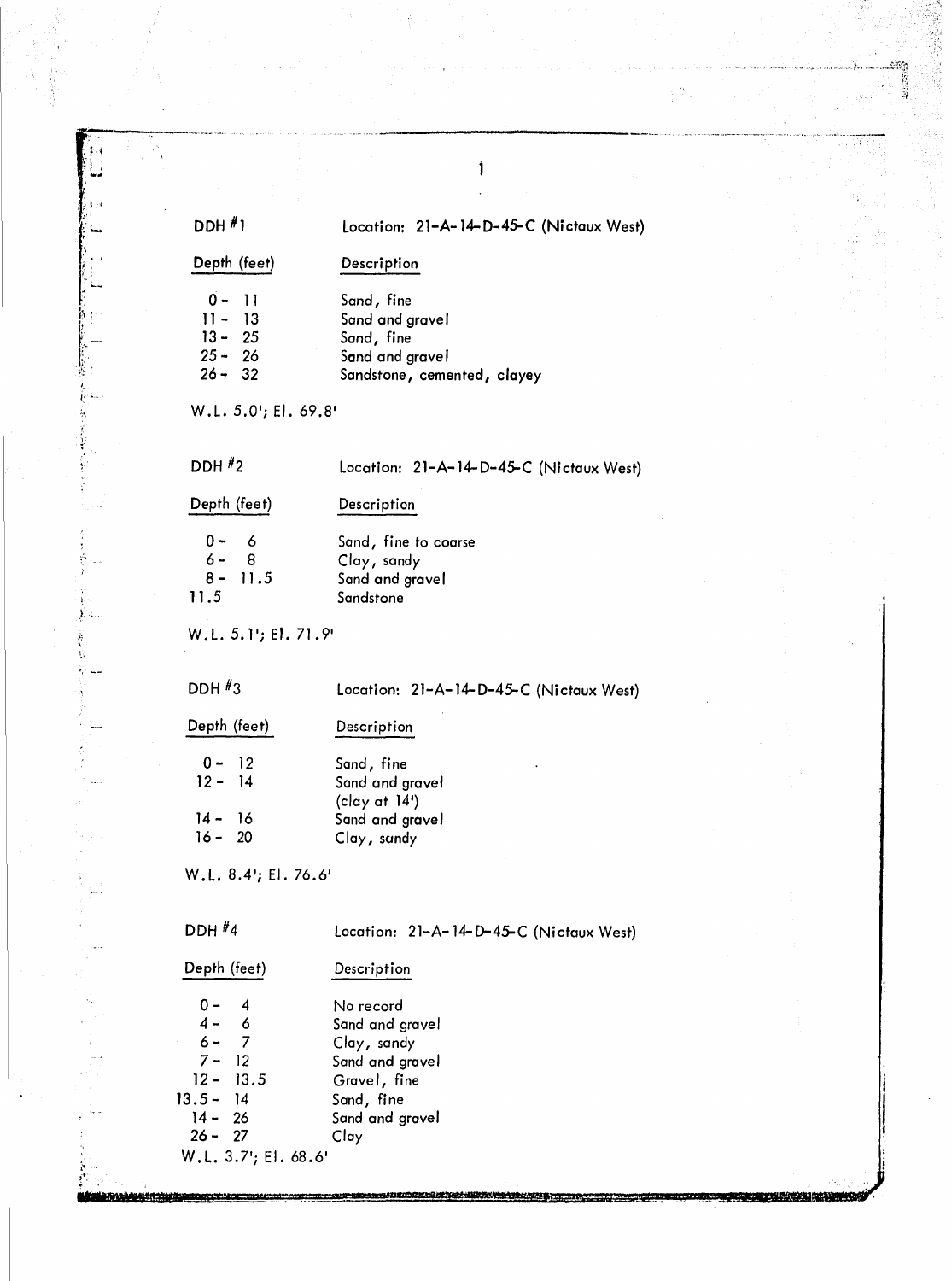| DDH #6 |  |
|--------|--|
|        |  |

#### Location: 21-A-14-D-45-C (Nictaux West)

 $\overline{2}$ 

Depth (feet)

 $0 - 12$ 

 $12 - 18$ 

 $24 - 25$ 

 $25 -$ 

No record Sand, v. fine

Description

- $18 23$ Sand, fine to coarse  $23 - 24$ Sand, fine
	- Sand and gravel
	- 26 Sand, fine
- $26 -$ 28 Sand and gravel
- $28 33.5$ Sand and gravel, clayey (bedrock ?)
- $33.5 34$ Sand, clayey (hard)
- W.L. 22.5'; El. 78.4'
- **DDH #7**

# Location: 21-A-14-D-45-C (Nictaux West)

- Depth (feet) Description  $0 - 12$ No record  $12 - 14$ Sand, fine  $14 - 16$ Sand and gravel  $16 - 18$ Sand, fine to coarse  $18 - 26$ No sample, v. soft
- $26 32$ Sand and gravel
- $32 37$ Sandstone, clayey, (soft) (bedrock ?)

W.L. 20.5'; El. 77.8'

i,

DDH $#8$ Location: 21-A-14-D-45-C (Nictaux West) Depth (feet) Description  $\overline{4}$  $0 -$ Sand, fine  $\overline{7}$ Sand gravel, clayey  $4 7 -$ 13.5 Sand and gravel  $13.5 14$ Sand and gravel, clayey  $14 -$ Sand, fine  $16$  $16 -$ 19 Sand and gravel  $19 -$ 24 Sand and gravel, cemented, (bedrock ?)

W.L. 6.4'; El. 69.5'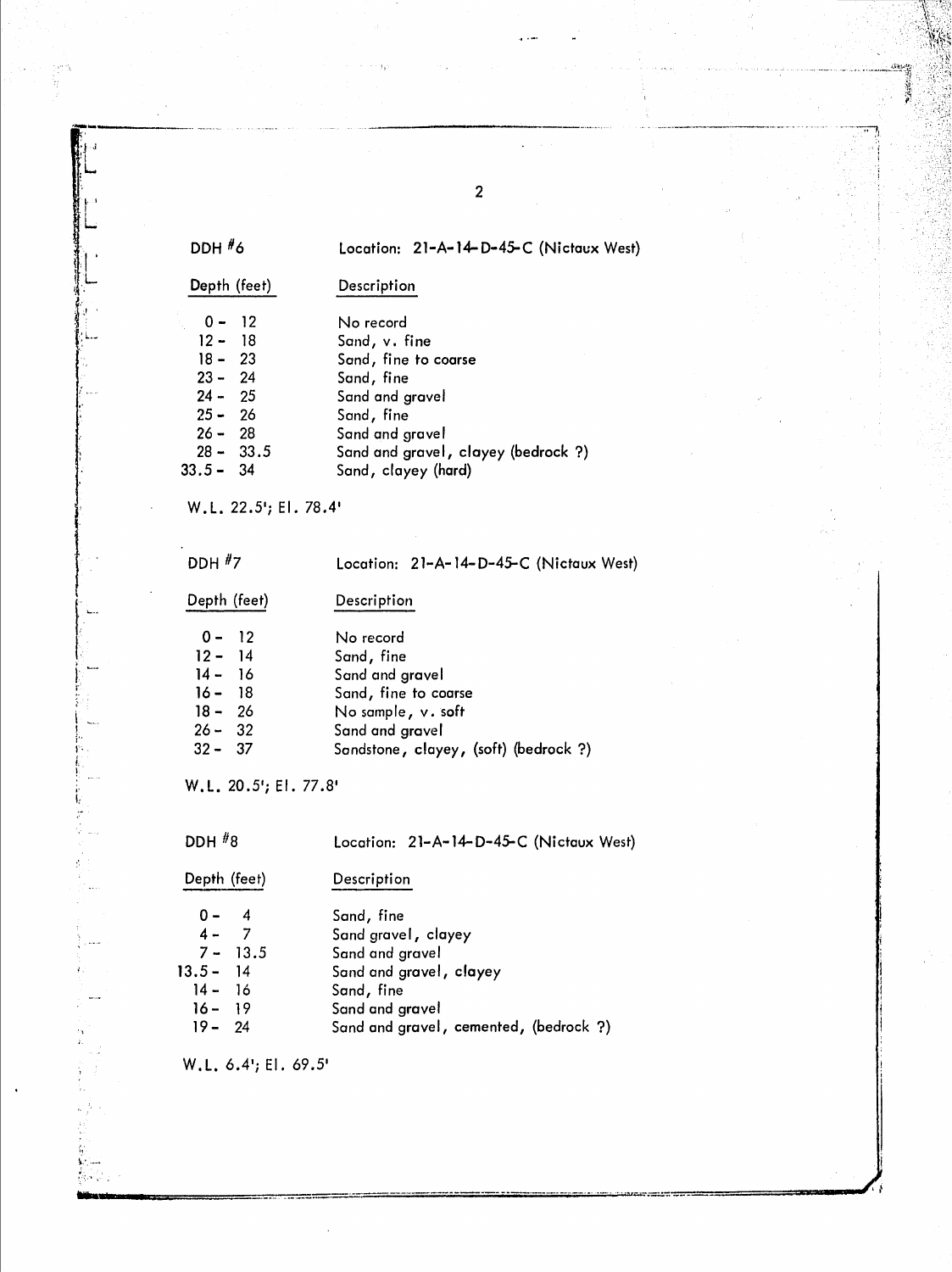| DDH #416                                                                                                                                            | Location: $21-A-14-D-45-C$                                                                                                                                                                                                        |
|-----------------------------------------------------------------------------------------------------------------------------------------------------|-----------------------------------------------------------------------------------------------------------------------------------------------------------------------------------------------------------------------------------|
| Depth (feet)                                                                                                                                        | Description                                                                                                                                                                                                                       |
| $0 -$<br>- 7<br>$7 - 10$<br>$10 - 20$<br>$20 - 26$<br>$26 - 30$                                                                                     | Sand, fine to coarse, clayey<br>Sand, fine to coarse<br>Sand and gravel<br>Gravel, fine to coarse<br>Sandstone                                                                                                                    |
| W.L. 13.1'; El. 69.3'                                                                                                                               |                                                                                                                                                                                                                                   |
| TH #406                                                                                                                                             | Location: 21-A-14-D-28-P (Nictaux West)                                                                                                                                                                                           |
| Depth (feet)                                                                                                                                        | Description                                                                                                                                                                                                                       |
| $0 - 10$<br>$10 - 27$<br>$27 - 40$<br>$40 - 49$<br>$49 - 82$<br>$82 - 87$<br>$87 - 120$<br>$120 - 180$<br>$180 - 220$<br>$220 - 430$<br>$430 - 460$ | Clay, sandy<br>Sand, fine<br>Till<br>Gravel, fine<br>Sand, gravel, clayey<br>Clay, red & grey<br>Medium gravel & clay (interbedded)<br>Sandstone, soft<br>Sandstone, hard<br>Sendstone, coarse grained, soft<br>Granite (?), soft |
| W.L. 24.3'; El. 86.9'                                                                                                                               |                                                                                                                                                                                                                                   |
| TH $#51$                                                                                                                                            | Location: 21–A–14–D–71–G (Wilmot)                                                                                                                                                                                                 |
| Depth (feet)                                                                                                                                        | Description                                                                                                                                                                                                                       |
| $0 -$<br>- 7<br>$7 -$<br>25<br>$25 - 60$                                                                                                            | Clay<br>Gravel, fine to coarse<br>Gravel, clayey                                                                                                                                                                                  |
| TH #65                                                                                                                                              | Location: 21-A-14-D-26-L (Middleton)                                                                                                                                                                                              |
| Depth (feet)                                                                                                                                        | Description                                                                                                                                                                                                                       |
| 18<br>$0 -$<br>$18 -$<br>30                                                                                                                         | Gravel<br>Slate                                                                                                                                                                                                                   |

 $\overline{3}$ 

ď.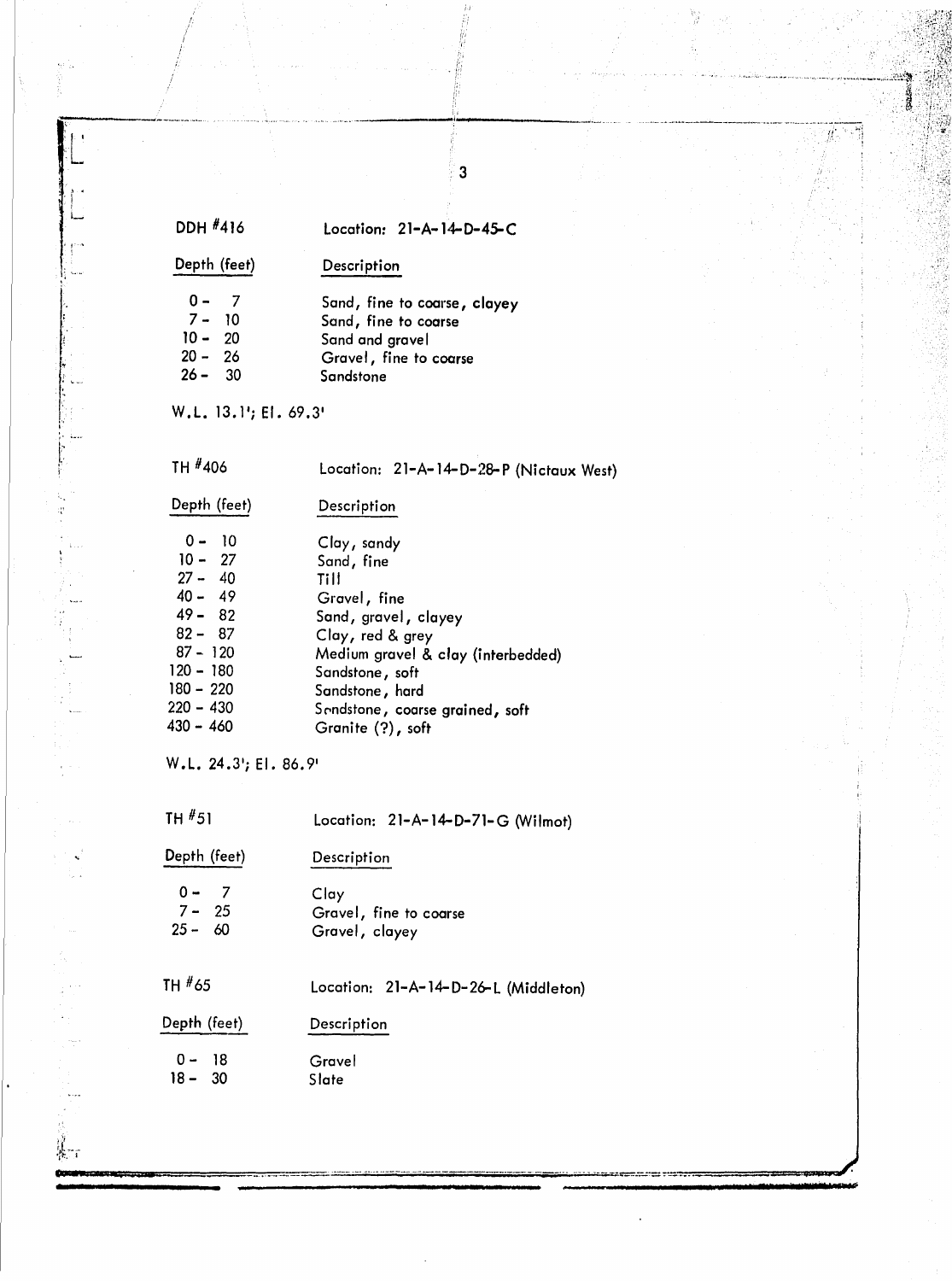| TH # 66                                                           | Location: 21-A-14-D-46-A (Middleton)                                           |
|-------------------------------------------------------------------|--------------------------------------------------------------------------------|
| Depth (feet)                                                      | Description                                                                    |
| $0 - 30$<br>$30 - 64$<br>$64 - 75$                                | <b>Grave!</b><br>Sandstone (some clay) soft<br>Sandstone & shale (interbedded) |
| TH #67                                                            | Location: 21–A–14–D–46–P (Middleton)                                           |
| Depth (feet)                                                      | Description                                                                    |
| $0 - 23$<br>$23 - 75$                                             | Gravel<br>Red clay & soft shale (bedrock ?)                                    |
| TH #68                                                            | Location: 21-A-14-D-51-K (Middleton)                                           |
| Depth (feet)                                                      | Description                                                                    |
| $0 - 67$<br>$67 - 75$                                             | Red clay<br>Sandstone & red brown shale                                        |
| TH #69                                                            | Location: 21-A-14-D-70-A (Middleton)                                           |
| Depth (feet)                                                      | Description                                                                    |
| 0 -<br>- 7<br>$7 - 15$<br>$15 - 54$<br>$54 - 90$                  | Sand<br>Clay, cravelly<br>Sand, fine to coarse<br><b>Bedrock sandstone</b>     |
| TH #70                                                            | Location: 21-A-14-D-75-C (Middleton)                                           |
| Depth (feet)                                                      | Description                                                                    |
| 0 -<br>-14<br>$14 -$<br>29<br>$29 - 37$<br>$37 - 43$<br>$43 - 60$ | Sand, fine<br>Clay<br>Clay & gravel<br>Gravel & clay (till ?)<br>Bedrock       |

"

,~., f '. I '

}<br>}<br>}<br>}<br>}<br>}

 $~\cdots$  $\ddot{\phantom{0}}$ \' .', *'i.* 1 j

It; .. '. ...,

4

 $\frac{\sqrt{2}}{2}$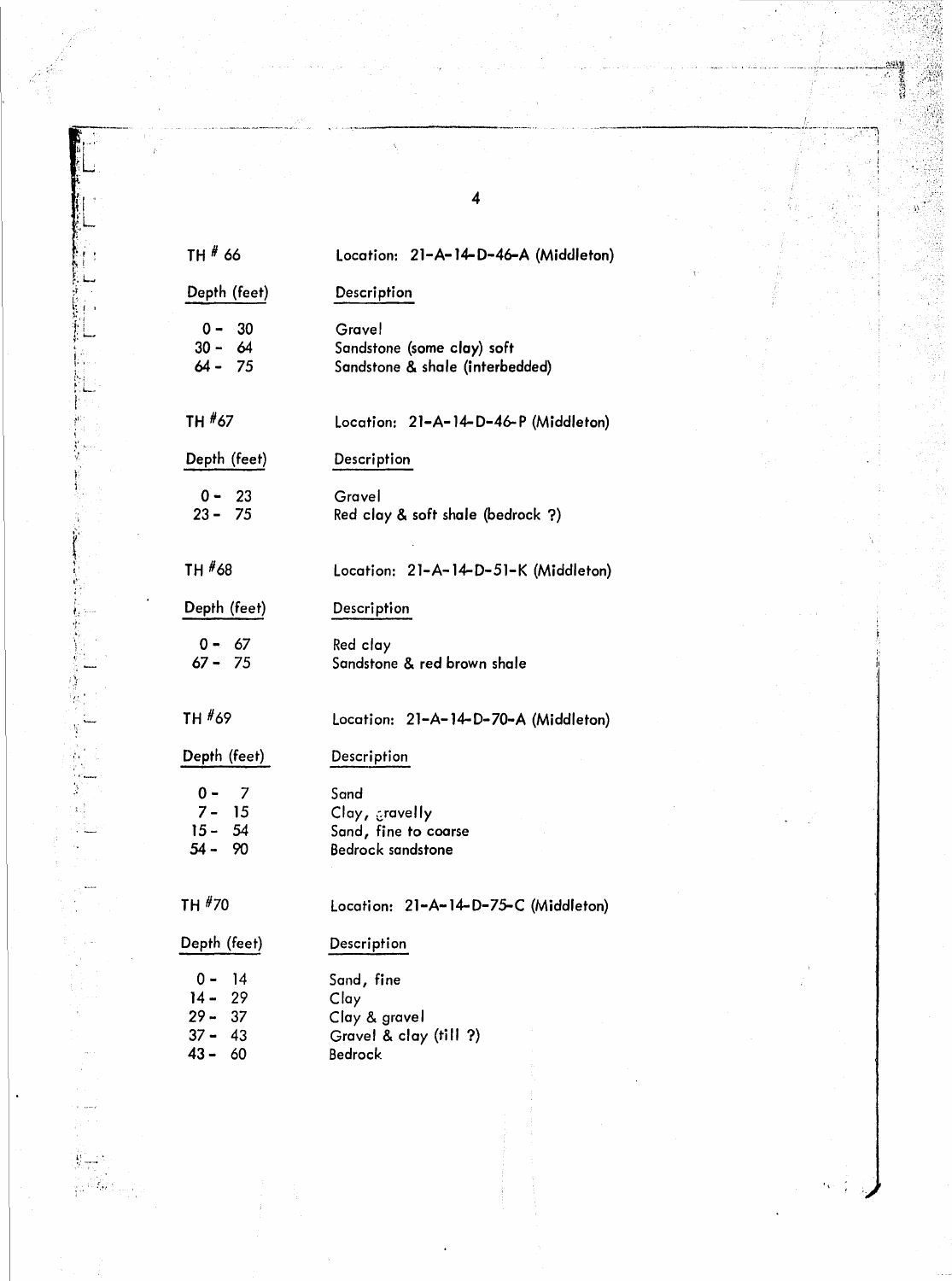| $th$ $7i$                                                                    | Location: 21-A-14-D-75-M (Middleton)                                                                                                                                |
|------------------------------------------------------------------------------|---------------------------------------------------------------------------------------------------------------------------------------------------------------------|
| Depth (feet)                                                                 | Description                                                                                                                                                         |
| $0 - 10$<br>$10 - 45$                                                        | Soft red clay<br>Bedrock, interbedded, red, blue, grey shale                                                                                                        |
| TH #72                                                                       | Location: 21-A-14-D-93-A (Middleton)                                                                                                                                |
| Depth (feet)                                                                 | Description                                                                                                                                                         |
| $0 - 19$<br>$19 - 45$                                                        | Sand, fine<br>Shale, grey & red                                                                                                                                     |
| TH #80                                                                       | Location: 21-A-14-D-52-D (Middleton)                                                                                                                                |
| Depth (feet)                                                                 | Description                                                                                                                                                         |
| $0 -$<br>10<br>$10 - 15$<br>$15 - 30$<br>$30 - 35$<br>$35 - 52$<br>$52 - 75$ | Silt and clay<br>Sand, silt and clay, with organic debris<br>Sand and gravel, with organic debris<br>Sand and gravel<br>Sand, fine to coarse<br>Shale, red and grey |
| W.L. 8.8'                                                                    |                                                                                                                                                                     |
| TH #81                                                                       | Location: 21-A-14-D-52-D (Middleton)                                                                                                                                |
| Depth (feet)                                                                 | Description                                                                                                                                                         |
| $0 -$<br>11<br>$11 - 30$                                                     | Clay, sandy<br>Till, with wood                                                                                                                                      |
| TH #82                                                                       | Location: 21-A-14-D-52-D (Middleton)                                                                                                                                |
| Depth (feet)                                                                 | Description                                                                                                                                                         |
| 0 -<br>$\overline{4}$<br>$4 -$<br>-15<br>$15 -$<br>30                        | Clay<br>Scnd, fine to coarse<br>Sand, fine                                                                                                                          |

 $\overline{\mathbf{5}}$ 

gen<br>B

Ą おんき かいきん

ļ

一本 载射信号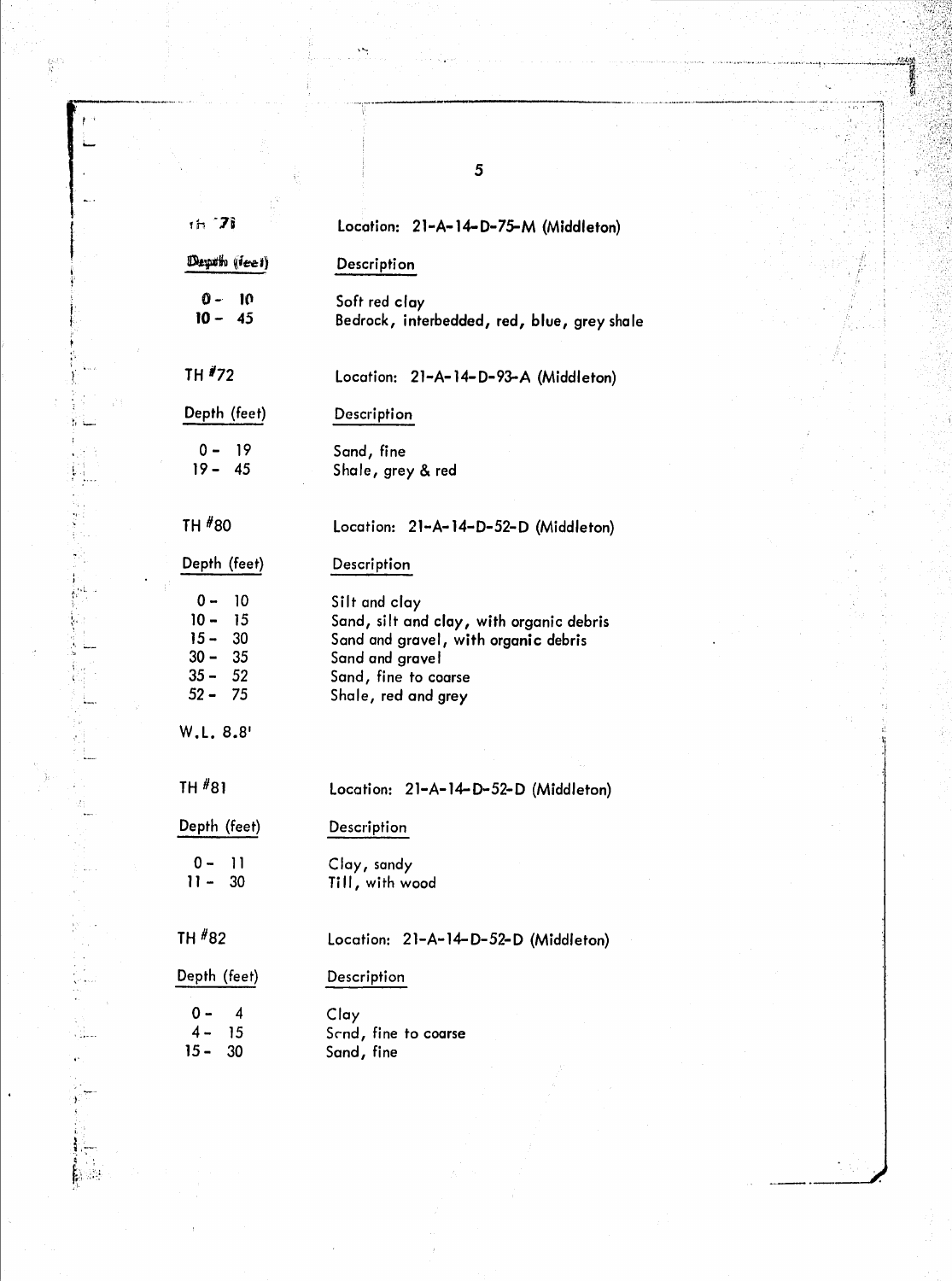| TH #83                                  | Location: 21-A-14-D-52-D (Middleton)                         |
|-----------------------------------------|--------------------------------------------------------------|
| Depth (feet)                            | Description                                                  |
| $0 - 4$<br>$4 - 15$<br>$15 - 30$        | Clay<br>Sand and gravel<br>Sand, v. fine                     |
| TH #84                                  | Location: 21-A-14-D-52-D (Middleton)                         |
| Depth (feet)                            | Description                                                  |
| $0 - 2$<br>$2 - 5$<br>5 - 7<br>$7 - 30$ | Clay<br>Gravel & clay<br>Gravel & sand<br>Clay & medium sand |
| TH #85                                  | Location: 21-A-14-D-52-D (Middleton)                         |
| Depth (feet)                            | Description                                                  |
| $0 - 28$                                | No record                                                    |
| TH #86                                  | Location: 21-A-14-D-52-D (Middleton)                         |
| Depth (feet)                            | Description                                                  |
| $0 - 23$                                | No record                                                    |
| TH #231                                 | Location: 21-A-14-D53-K (Middleton)                          |
| Depth (feet)                            | Description                                                  |
| 0 –<br>- 7<br>$8 - 14$                  | Sand, fine to medium<br>Clay                                 |
|                                         |                                                              |

.,.-.\_-\_....--..\_.\_-\_....\_\_.. ------------------

6

~. '.. .' ,I'~

បងបង

l'~ .~ , يا : *i* ;.[

 $\frac{1}{2} \sqrt{\frac{1}{2} \left( \frac{1}{2} \right)^2}$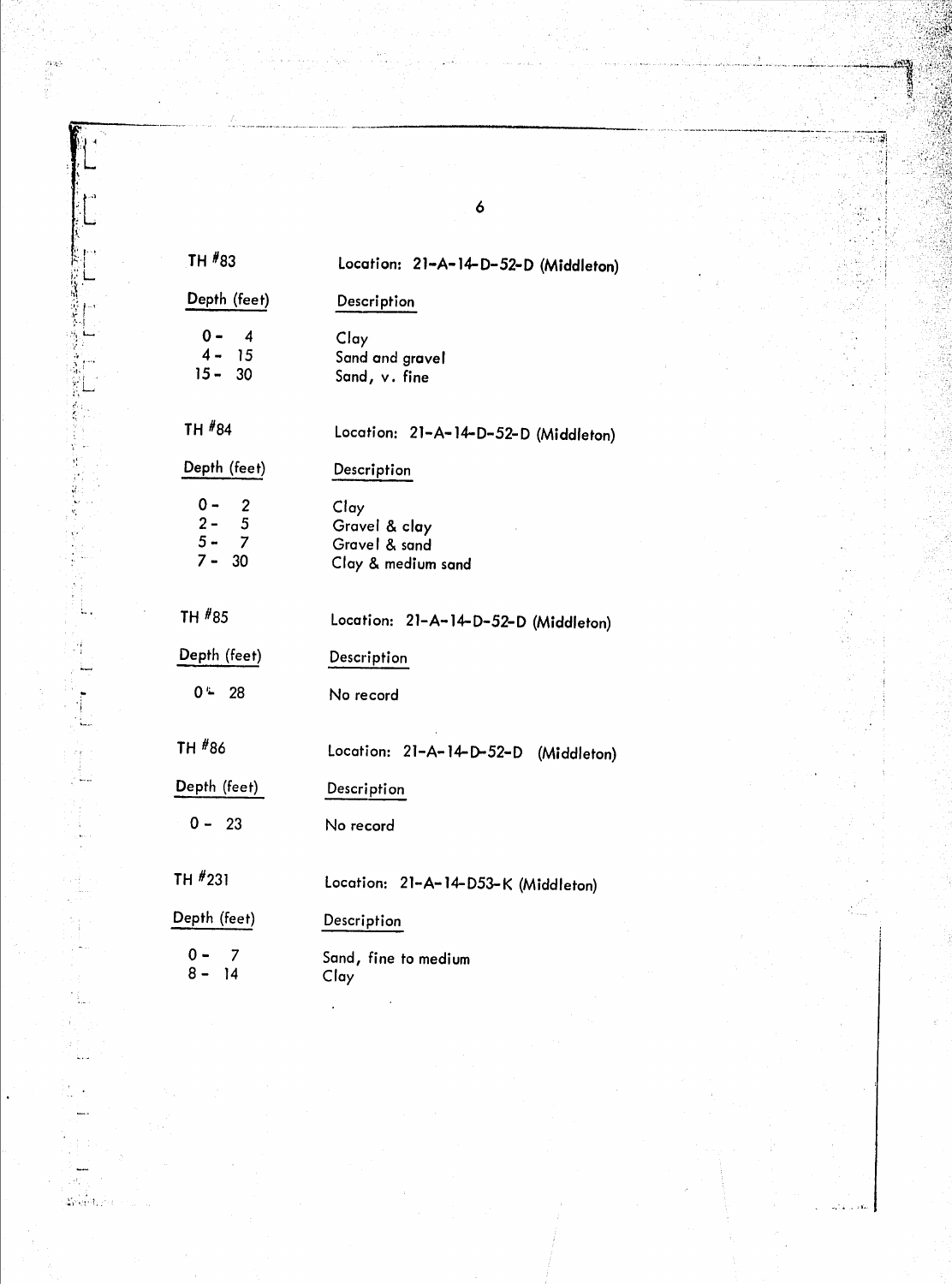| <b>Richard Morse</b> | (Nictaux West) |  |  |
|----------------------|----------------|--|--|
| Depth (feet)         | Description    |  |  |
| $0 - 12$             | Soil           |  |  |
| $12 - 52$            | Gravel         |  |  |
| $52 - 150$           | Clay           |  |  |
| 150 – 205            | $S$ andrtono   |  |  |

7

W.L. 40'; El. 100'

ÁV)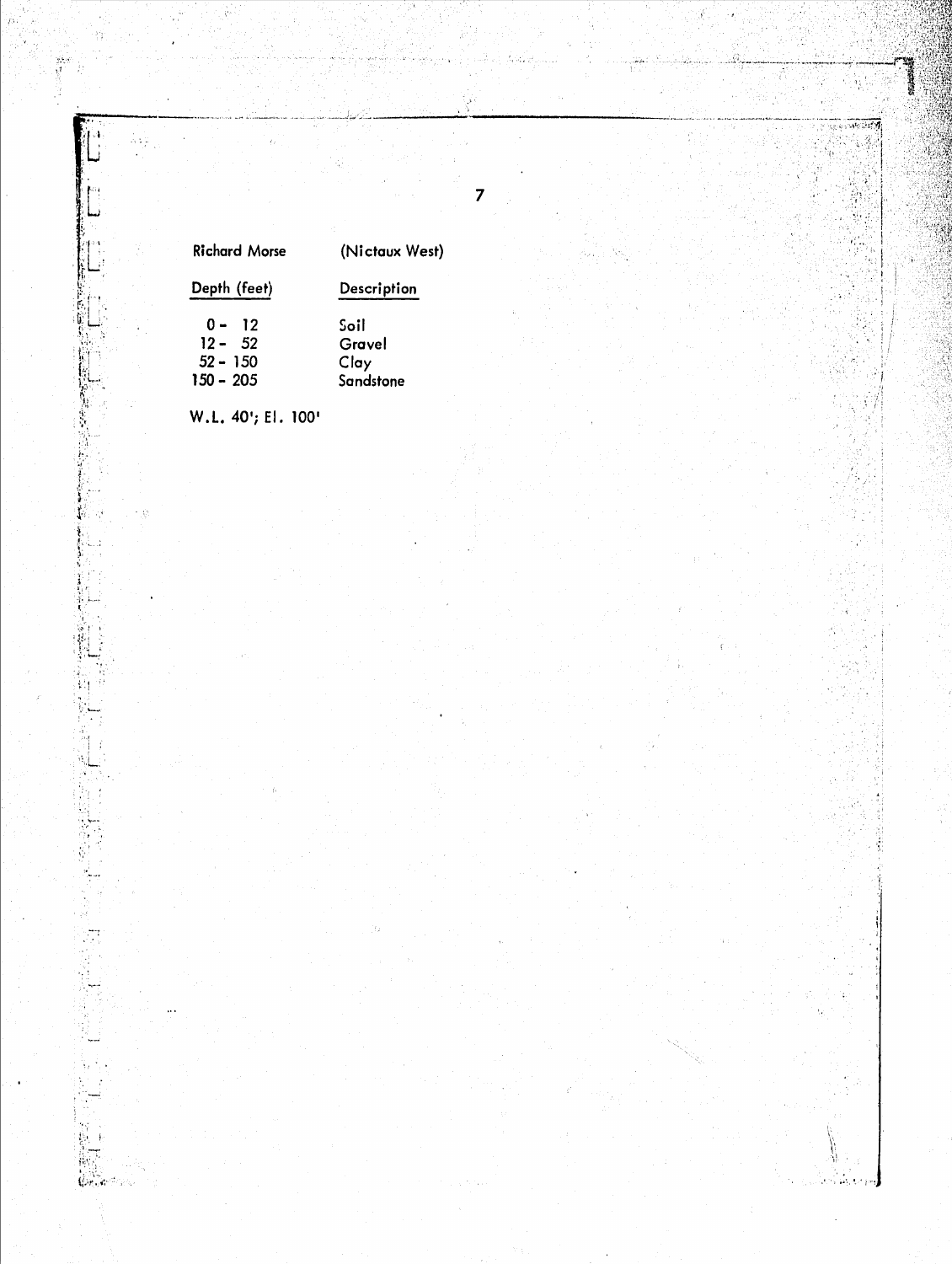# APPENDIX B

 $k \sim 122$ 

[465] 동일화 출발

 $\frac{1}{2}\frac{d^{\frac{3}{2}}}{4}$ 

76

 $\begin{bmatrix} 1 \\ 1 \\ 2 \end{bmatrix}$ 

ş

קינים.<br>איירות<br>אי

**Republican Service** 

Ķ

轧

 $\mathcal{N}$ 

ăΓ : L.,

1.

٠L.

ti<br>Anna

لمنعط

Selected chemical analyses of groundwater samples taken from outwash aquifers (TH #80 and TH #416) and bedrock aquifer (TH #406).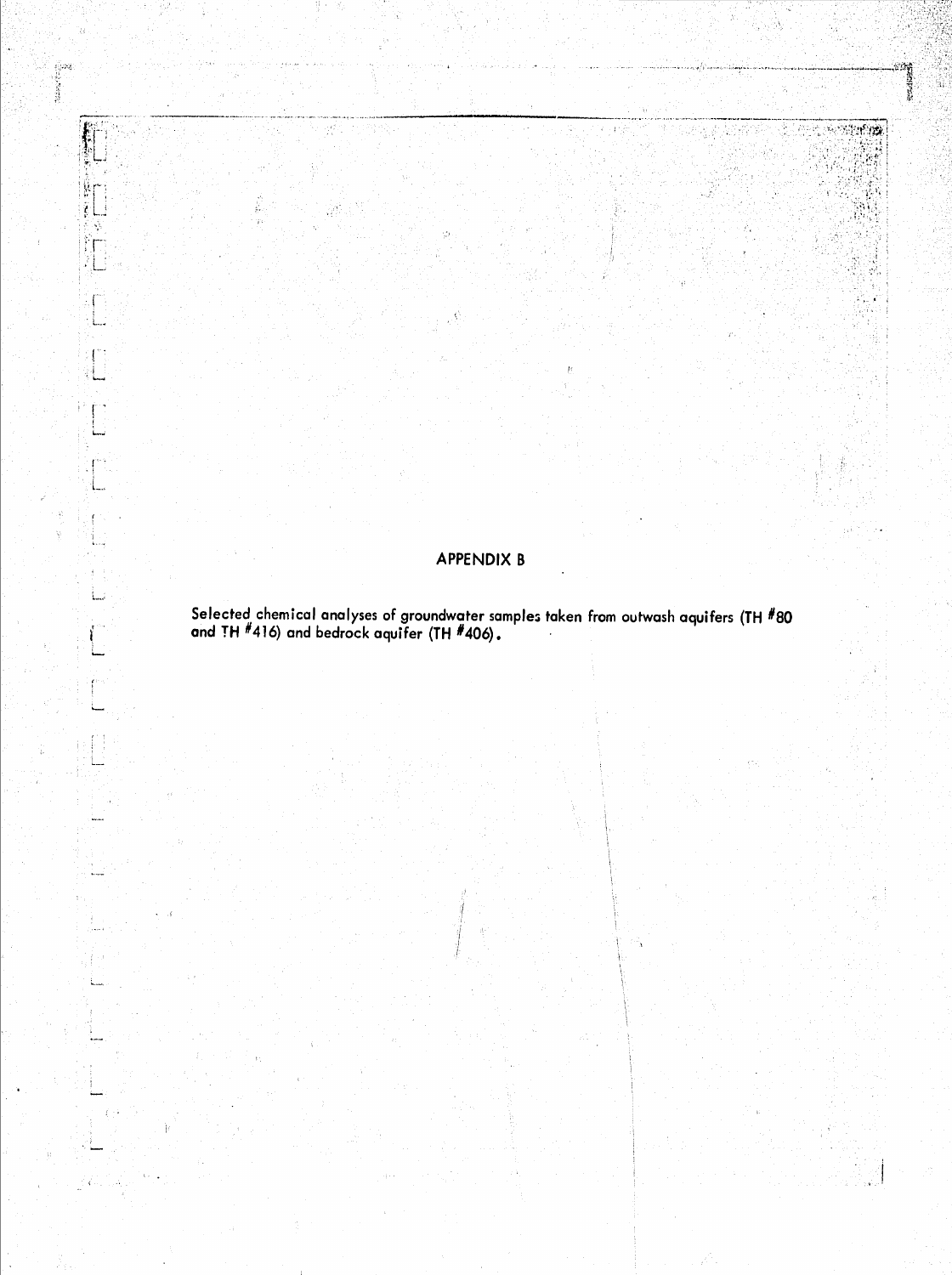| $\bm{v}$                                                                                                                                                                                              |                                                            |                     |                                      | NOVA SCOTIA WATER AUTHORITY                                           |                                                       |              |
|-------------------------------------------------------------------------------------------------------------------------------------------------------------------------------------------------------|------------------------------------------------------------|---------------------|--------------------------------------|-----------------------------------------------------------------------|-------------------------------------------------------|--------------|
|                                                                                                                                                                                                       | $THf$ c                                                    |                     |                                      | CHEMICAL ANALYSIS OF WATER                                            |                                                       |              |
| LOCATION :                                                                                                                                                                                            | 21414115211<br>Middleban<br>3.7<br>5.72<br>Annapolis Count |                     |                                      | DATE SAMPLED: $4.00411$ , $\frac{12.001}{N6}$                         | Dept. of Mines<br>RECEIVED<br><b><i>MOV 2 306</i></b> |              |
|                                                                                                                                                                                                       |                                                            |                     |                                      | DATE RECEIVED: $27/6/66$                                              |                                                       |              |
| DENTIFICATION MARK: $73 - 7656 + 227 - 780$                                                                                                                                                           |                                                            |                     |                                      | SAMPLED BY: $F_1$ $T$ $P$ $G$ $O$ $t$ $t$                             |                                                       |              |
| suamirren av: _________ P. Tropcott                                                                                                                                                                   |                                                            |                     |                                      |                                                                       |                                                       |              |
|                                                                                                                                                                                                       |                                                            |                     | L'épite 37<br>C'épigne Sand & Gravel |                                                                       |                                                       |              |
|                                                                                                                                                                                                       |                                                            | $p p \nvert \nvert$ | $e$ epm                              |                                                                       |                                                       |              |
| Calcium                                                                                                                                                                                               |                                                            | 0.1                 | 0.12                                 | <b>Alkalinities</b>                                                   |                                                       | $\circ$      |
| Magnesium                                                                                                                                                                                             |                                                            | 1.4                 | $0.12$ ,                             | $-$ Phenolphthalein as CaCO <sub>3</sub><br>-Methyl Orange as $CaCO3$ |                                                       | 20           |
| Sodium                                                                                                                                                                                                |                                                            | 11.9                | 0.52                                 | Hardness (Total as CaCO3)                                             |                                                       | 23.1         |
| <b>Iron Total</b>                                                                                                                                                                                     |                                                            | $Q$ , $C_3$         | 0.001                                | Loss on Ignition (1 hr. $\approx$ 500°C)                              |                                                       |              |
| Monganese Total                                                                                                                                                                                       |                                                            | Trace               |                                      | <b>Total Dissolved Solids</b>                                         |                                                       |              |
| Suiphate                                                                                                                                                                                              |                                                            | $12 - 1$            | 0.25x                                | <b>Suspended Matter</b>                                               |                                                       | Trace        |
| Chloride                                                                                                                                                                                              |                                                            | 18.6                | $\sim$ $\sim$ $\sim$                 | Specific Conductance<br>(mhos. $\times$ 10- <sup>5</sup> )            |                                                       | 10           |
| Nitrate                                                                                                                                                                                               |                                                            | $\ddot{c}$          | 0.03                                 | pH Value<br>Color                                                     |                                                       | $-6.3$<br>75 |
|                                                                                                                                                                                                       |                                                            |                     |                                      | Turbidity                                                             |                                                       | 1.00         |
| <b>REMARKS:</b>                                                                                                                                                                                       |                                                            |                     | $\mathbf 0$<br>li                    | SSP                                                                   |                                                       | 49           |
| "OTAL HARDNESS + DETERMINED BY EDTA TITRATION.<br>IN . T DENOTES TRACE AMOUNT LLESS THAN 0.01 P.P.IN).<br>Fe - T DENOTES THACE AMOUNT ILLSS THAN 0.01 p.p.m).<br>NO . DETERMINED BY FLAME PHOTOMETER. |                                                            |                     |                                      |                                                                       |                                                       |              |
| $\sim$ UATE:                                                                                                                                                                                          |                                                            |                     |                                      | OUP. 31/66 ANALYSED BY: PEBULLE                                       |                                                       | Δ            |
| Дł.                                                                                                                                                                                                   |                                                            |                     |                                      |                                                                       | 37567/2                                               |              |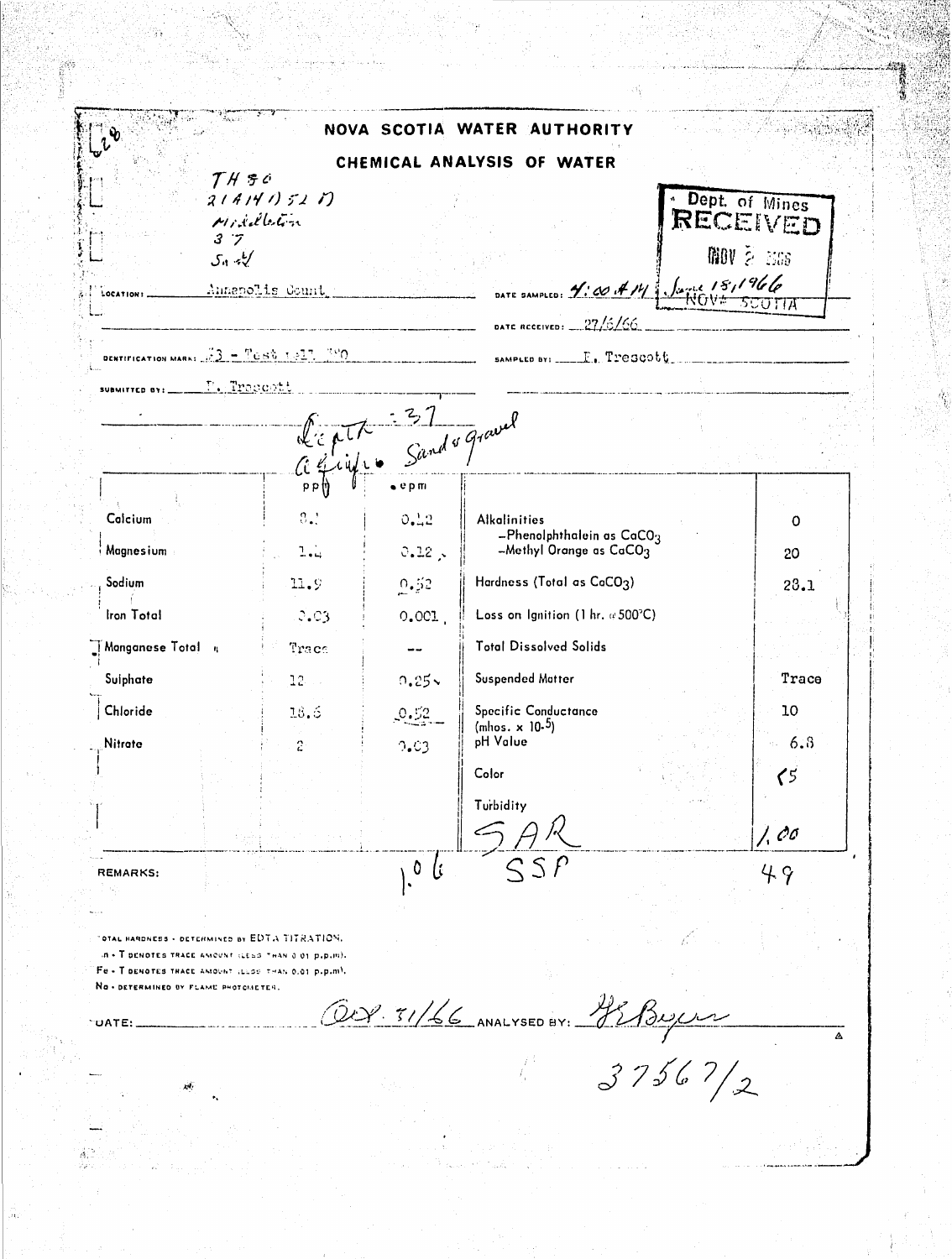|                                                                                                                                                      |                                   |               | NOVA SCOTIA WATER AUTHORITY                                 |              |          |
|------------------------------------------------------------------------------------------------------------------------------------------------------|-----------------------------------|---------------|-------------------------------------------------------------|--------------|----------|
|                                                                                                                                                      |                                   |               | CHEMICAL ANALYSIS OF WATER                                  |              |          |
|                                                                                                                                                      |                                   |               |                                                             |              |          |
|                                                                                                                                                      |                                   |               |                                                             | 孙严 12 服約     |          |
|                                                                                                                                                      |                                   |               |                                                             |              |          |
|                                                                                                                                                      |                                   |               |                                                             |              |          |
| Middleton<br><u> Alexandria de la contenentación de la contenentación de la contenentación de la contenentación de la contene</u><br><b>OCATION!</b> |                                   |               | DATE SAMPLED: _________                                     | 18/9/70      |          |
| Nictaux West                                                                                                                                         |                                   |               | 5/10/70<br>DATE RECEIVED: _________                         |              |          |
| IDENTIFICATION MARS: THEAID S-1 2/11/2/20                                                                                                            |                                   |               | SAMPLED BY:<br>المستحدث والمستنقذ والمستنقذ                 | Chang L. Lin |          |
|                                                                                                                                                      | T. Hennigar                       |               | <u> 1980 - Jan Stein Stein Stein Stein Berger (d. 1980)</u> |              |          |
|                                                                                                                                                      | N.S.D.M., Box 1087, Halifax, N.S. |               |                                                             |              |          |
|                                                                                                                                                      |                                   |               |                                                             |              |          |
|                                                                                                                                                      | ppm                               | $\bullet$ epm |                                                             |              |          |
| Calcium                                                                                                                                              | 8.8                               | .439          | <b>Alkalinities</b>                                         |              |          |
| Magnesium                                                                                                                                            | 1.5                               | .123          | $-$ Phenolphthalein as CaCO3<br>-Methyl Orange as CaCO3     |              | 0<br>24  |
| Sodium                                                                                                                                               | 3.0                               | .131          | Hardness (Total as CaCO3)                                   |              | 29.3     |
| <b>Iron Total</b>                                                                                                                                    |                                   |               | Loss on Ignition (1 hr. $\approx$ 500°C)                    |              |          |
|                                                                                                                                                      | 0.22                              | .012          | <b>Total Dissolved Solids</b>                               |              |          |
| Manganese Total r.                                                                                                                                   |                                   |               |                                                             |              |          |
| Sulphate                                                                                                                                             | 4                                 | 083           | Suspended Matter                                            |              |          |
| Chloride                                                                                                                                             | 14.2                              | .400          | <b>Specific Conductance</b><br>(mhos. $\times$ 10-5)        |              | 8        |
| Nitrate                                                                                                                                              |                                   |               | pH Value                                                    |              | 7.0      |
|                                                                                                                                                      |                                   |               | Color                                                       |              | $\leq$ 5 |
|                                                                                                                                                      |                                   |               | Turbidity                                                   |              | 9        |
|                                                                                                                                                      |                                   |               | SSP                                                         |              | 19.11    |
| <b>REMARKS:</b>                                                                                                                                      |                                   |               |                                                             |              |          |
|                                                                                                                                                      | Outwosh sand and<br>growel        |               | SAR                                                         |              | 2.4      |

 $\cdot \overline{W}^2$ 

Ÿ.

Mn - T DENOTES TRACE AMOUNT LESS THAN O OT p.b.ml. Fe - T DENOTES TRACE AMOUNT (LESS THAN 0.01 p.p.m). VO . DETERMINED BY FLAME PHOTOMETER.

DATE: November 9, 1970

Mayor ANALYSED BY:  $\overline{\mathbb{A}}$ 

48379/1